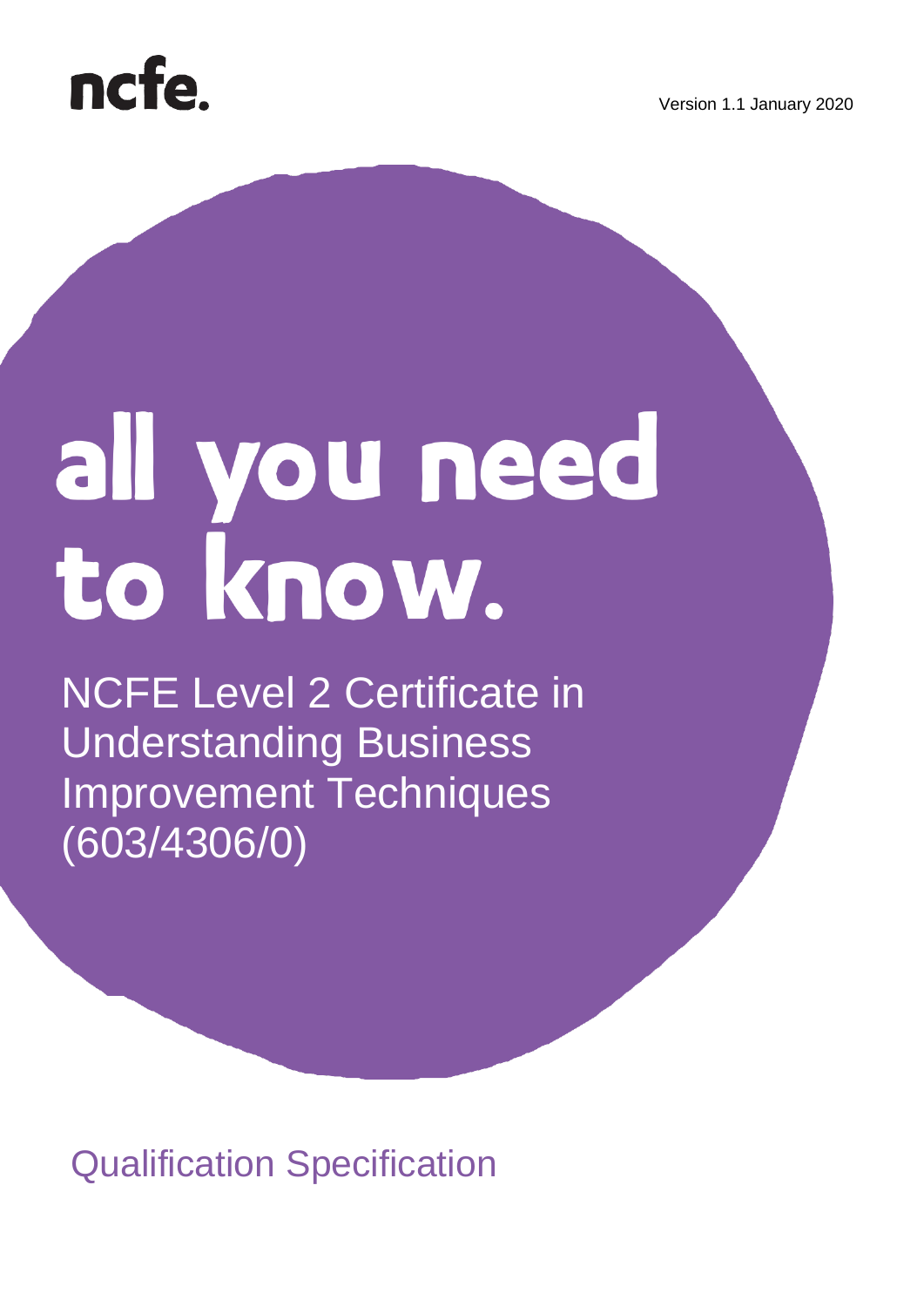### **Contents**

| <b>Summary of changes</b>                            | 3              |
|------------------------------------------------------|----------------|
| <b>Section 1</b>                                     | 4              |
| <b>About this qualification</b>                      | 5              |
| <b>Support Handbook</b>                              | 5              |
| <b>Learning Resources</b>                            | 5              |
| <b>Qualification summary</b>                         | $\overline{6}$ |
| Entry guidance                                       | 8              |
| Achieving this qualification                         | 8              |
| Units                                                | 9              |
| How the qualification is assessed                    | 11             |
| Internal assessment                                  | 11             |
| Supervision of learners and your role as an Assessor | 11             |
| Feedback to learners                                 | 11             |
| <b>Section 2</b>                                     | 12             |
| Unit content and assessment guidance                 | 13             |
| Unit 01 Safe and effective team working              | 14             |
| Unit 02 Workplace organisation                       | 17             |
| Unit 03 Continuous improvement (Kaizen)              | 19             |
| Unit 04 Visual management systems                    | 21             |
| Unit 05 Problem solving                              | 23             |
| Unit 06 Flow process analysis                        | 25             |
| <b>Section 3</b>                                     | 27             |
| <b>Explanation of terms</b>                          | 28             |
| <b>Section 4</b>                                     | 30             |
| <b>Additional information</b>                        | 31             |
| Resource requirements                                | 31             |
| Support for learners                                 | 31             |
| Learner's Evidence Tracking Log (LETL)               | 31             |
| Support for centres                                  | 31             |
| Learning resources                                   | 31             |
| Third-party products                                 | 31             |
| Contact us                                           | 32             |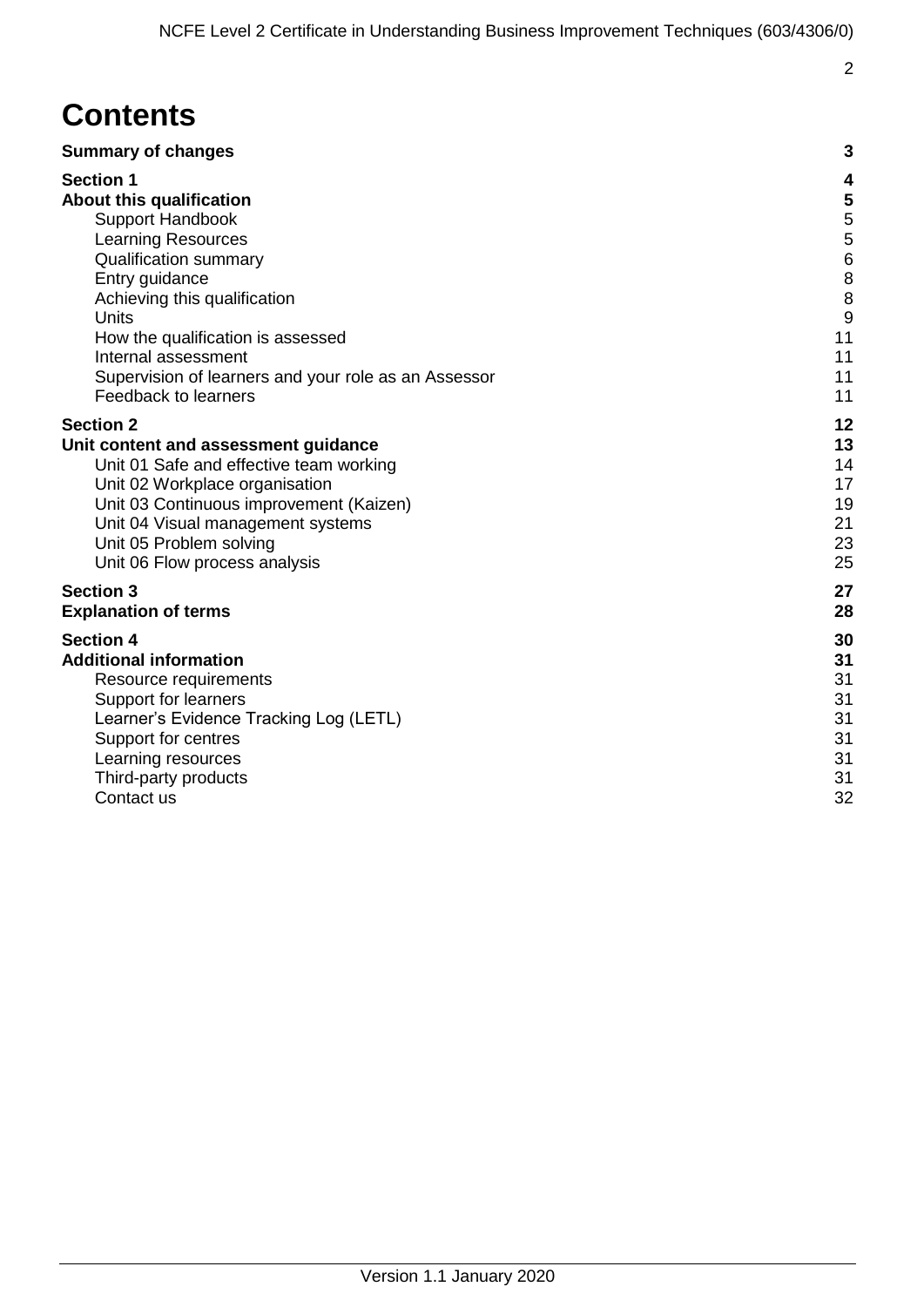### <span id="page-2-0"></span>**Summary of changes**

**This section summarises the changes to this qualification specification since the last version (Version 1 June 2019).** 

|      |                  | Version   Publication Date   Summary of amendments                                                       |
|------|------------------|----------------------------------------------------------------------------------------------------------|
| v1.0 | <b>June 2019</b> | <b>First publication</b>                                                                                 |
| V1.1 | January 2020     | Information regarding the wellbeing and safeguarding of learners added<br>to Learning resources (page 5) |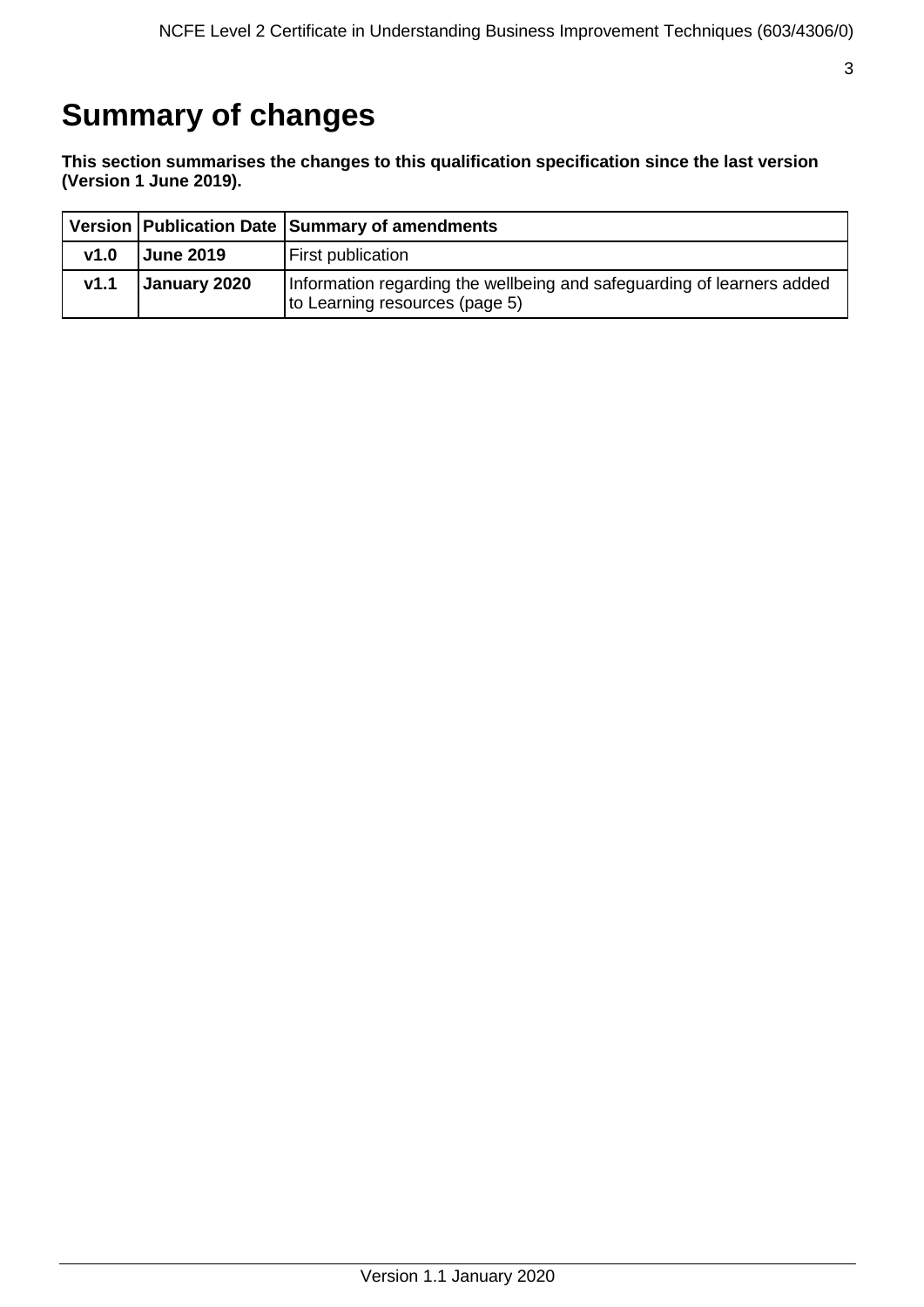# **Section 1**

### **About this qualification**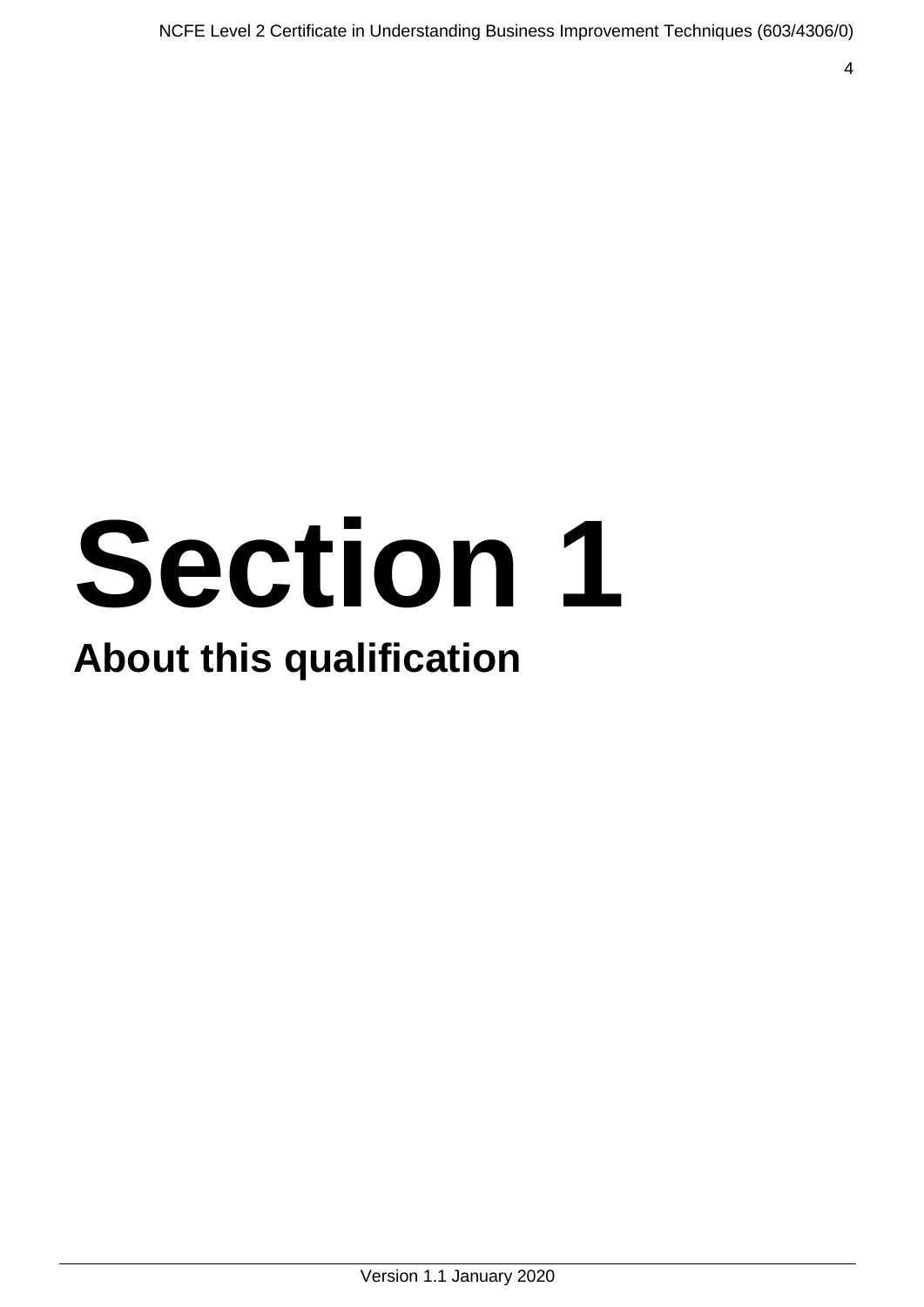#### <span id="page-4-0"></span>**About this qualification**

This Qualification Specification contains details of all the units and assessments required to complete this qualification.

To ensure that you are using the most up-to-date version of this Qualification Specification, please check the version number and date in the page footer against that of the Qualification Specification on QualHub.

If you advertise this qualification using a different or shortened name, you must ensure that learners are aware that their final certificate will state the full regulated qualification title.

Reproduction by **approved** centres is permissible for internal use under the following conditions:

- you may copy and paste any material from this document; however, we do not accept any liability for any incomplete or inaccurate copying and subsequent use of this information.
- the use of PDF versions of our support materials on QualHub will ensure that correct and up-to-date information is provided to learners.
- any photographs in this publication are either our exclusive property or used under licence from a third-party. They are protected under copyright law and cannot be reproduced, copied or manipulated in any form. This includes the use of any image or part of an image in individual or group projects and assessment materials. All images have a signed model release.

#### <span id="page-4-1"></span>**Support Handbook**

This Qualification Specification must be used alongside the mandatory Support Handbook on the Qualifications page on QualHub, which contains additional supporting information to help with the planning, delivery and assessment, such as:

- definition of Total Qualification Time (TQT)
- quality assurance
- staffing requirements
- assessment
- qualification support
- equality and diversity
- equal opportunities.

This Qualification Specification contains all of the qualification specific information you will need that is not covered in the Support Handbook.

#### <span id="page-4-2"></span>**Learning Resources**

<span id="page-4-3"></span>The resources and materials used in the delivery of this qualification must be age-appropriate and due consideration should be given to the wellbeing and safeguarding of learners in line with your institute's safeguarding policy when developing or selecting delivery materials.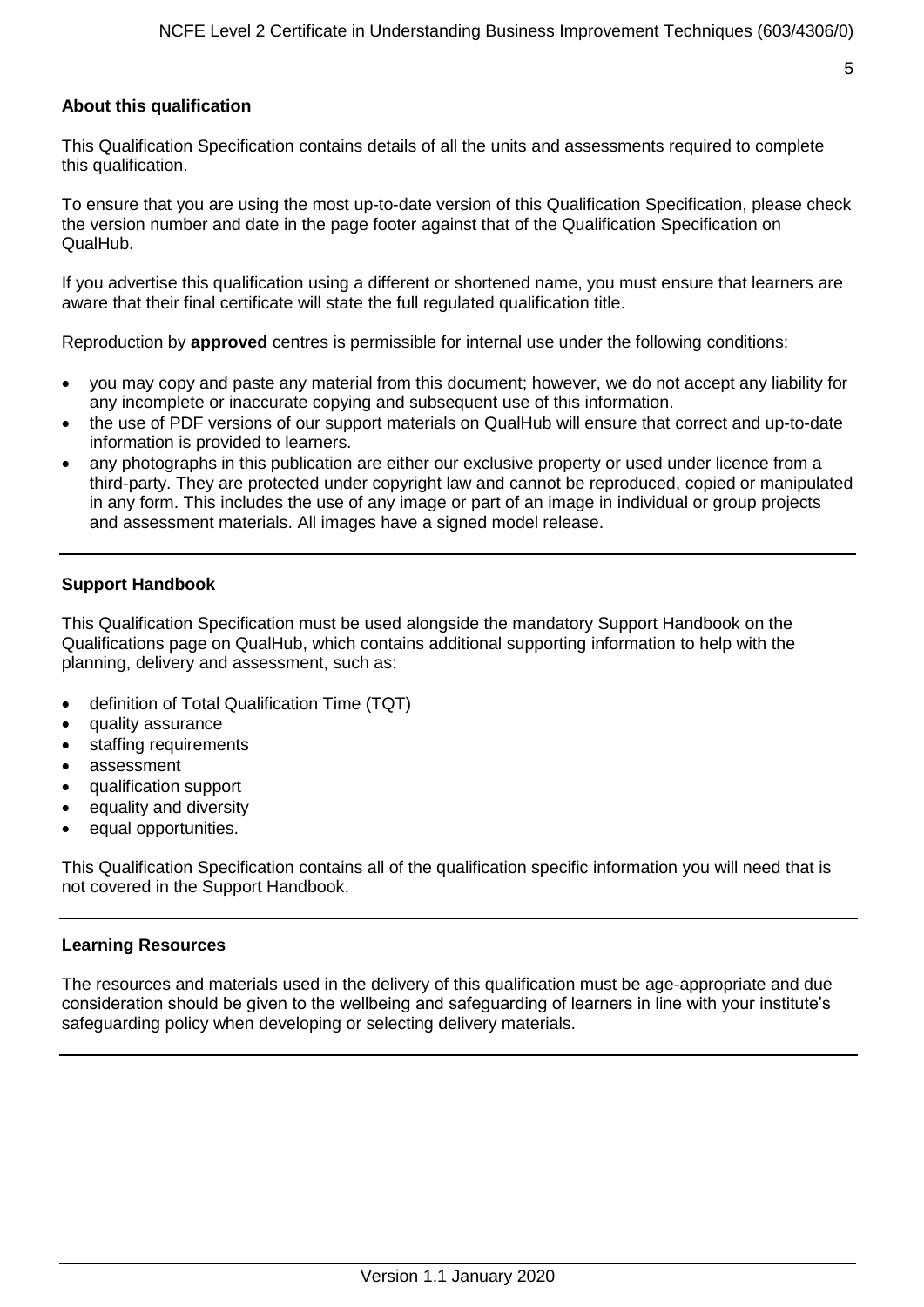<span id="page-5-0"></span>

| <b>Qualification summary</b>                               |                                                                                                                                                                                                                                                                                                                                                                                                                                                                                                                                                                                                                                         |  |
|------------------------------------------------------------|-----------------------------------------------------------------------------------------------------------------------------------------------------------------------------------------------------------------------------------------------------------------------------------------------------------------------------------------------------------------------------------------------------------------------------------------------------------------------------------------------------------------------------------------------------------------------------------------------------------------------------------------|--|
| <b>Qualification title</b>                                 | Level 2 Certificate in Understanding Business<br><b>Improvement Techniques</b>                                                                                                                                                                                                                                                                                                                                                                                                                                                                                                                                                          |  |
| <b>Qualification number (QN)</b>                           | 603/4306/0                                                                                                                                                                                                                                                                                                                                                                                                                                                                                                                                                                                                                              |  |
| Aim reference                                              | 60343060                                                                                                                                                                                                                                                                                                                                                                                                                                                                                                                                                                                                                                |  |
| <b>Total Qualification Time (TQT)</b>                      | 155                                                                                                                                                                                                                                                                                                                                                                                                                                                                                                                                                                                                                                     |  |
| <b>Guided Learning Hours (GLH)</b>                         | 110                                                                                                                                                                                                                                                                                                                                                                                                                                                                                                                                                                                                                                     |  |
| Minimum age                                                | 16                                                                                                                                                                                                                                                                                                                                                                                                                                                                                                                                                                                                                                      |  |
| <b>Qualification purpose</b>                               | The purpose of this qualification is to provide<br>learners with knowledge and understanding of<br>business improvement techniques, which can be<br>applied across many different sectors and job<br>roles.                                                                                                                                                                                                                                                                                                                                                                                                                             |  |
| <b>Aims and objectives</b>                                 | This qualification aims to:<br>focus on the study of business improvement<br>٠<br>techniques<br>offer breadth and depth of study, incorporating<br>$\bullet$<br>a key core of knowledge.<br>The objectives of this qualification are to:<br>provide the knowledge and understanding in a<br>$\bullet$<br>range of areas, including:<br>safe and effective team working<br>the principles and techniques that support<br>workplace organisation<br>an understanding of continuous<br>improvement techniques (Kaizen) and their<br>application in the workplace<br>visual management systems<br>problem solving<br>flow process analysis. |  |
| Work/industry placement experience                         | This is a knowledge only qualification.<br>Work/industry placement experience is not<br>required.                                                                                                                                                                                                                                                                                                                                                                                                                                                                                                                                       |  |
| Real work environment (RWE) requirement/<br>recommendation | This is a knowledge only qualification. Experience<br>in the real work environment is not required.                                                                                                                                                                                                                                                                                                                                                                                                                                                                                                                                     |  |
| <b>Rules of combination</b>                                | Learners must achieve 6 mandatory units.                                                                                                                                                                                                                                                                                                                                                                                                                                                                                                                                                                                                |  |
| <b>Assessment method</b>                                   | Internally assessed and externally quality assured<br>portfolio of evidence                                                                                                                                                                                                                                                                                                                                                                                                                                                                                                                                                             |  |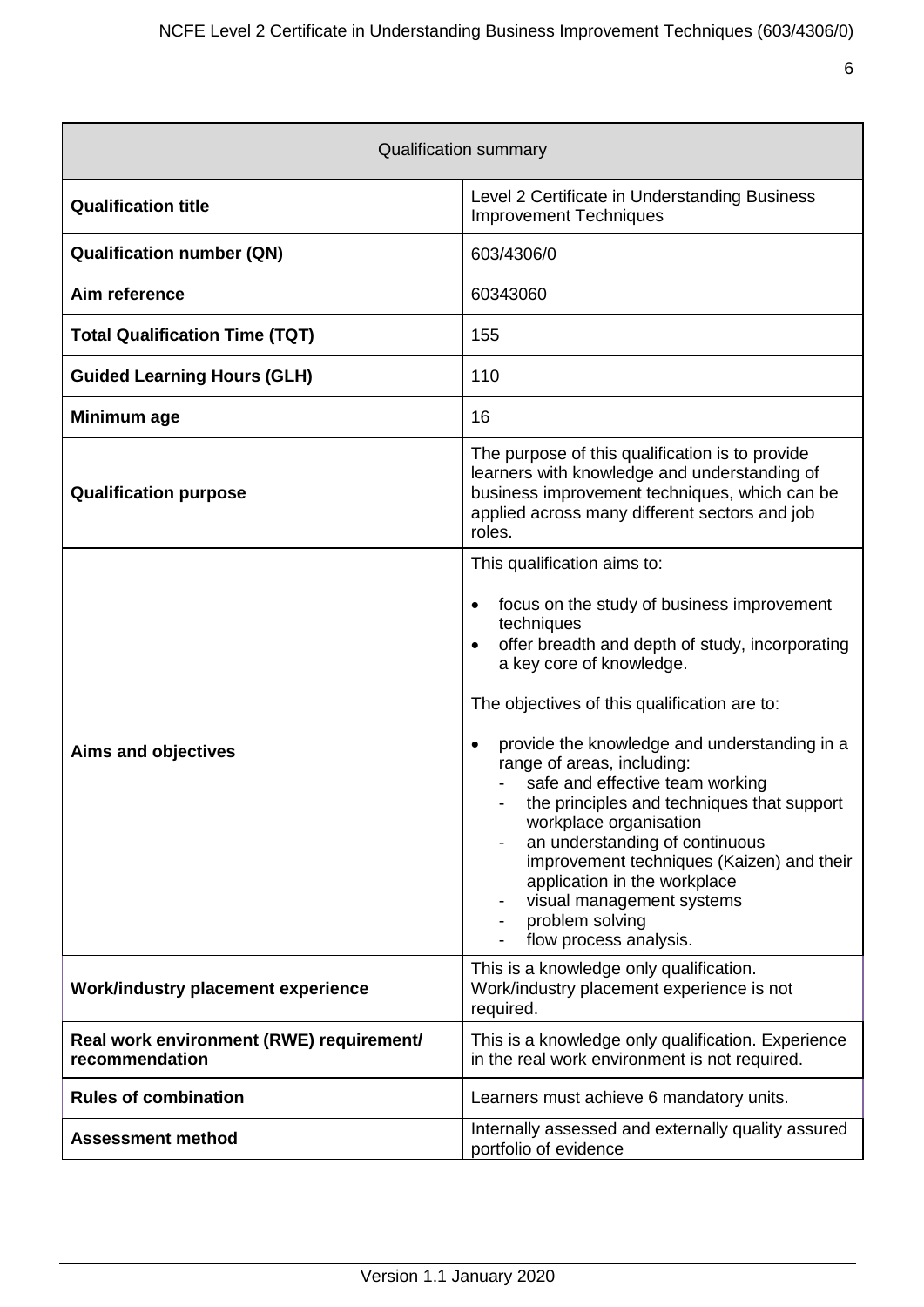| <b>Progression</b>            | Learners who achieve this qualification could<br>progress to:<br>Level 2 NVQ Diploma in Business-<br>$\bullet$<br><b>Improvement Techniques</b><br>Level 3 qualifications in Business Improvement<br>$\bullet$<br><b>Techniques</b><br>Level 4 qualifications in Business Improvement<br>$\bullet$<br>Techniques. |
|-------------------------------|-------------------------------------------------------------------------------------------------------------------------------------------------------------------------------------------------------------------------------------------------------------------------------------------------------------------|
| <b>Regulation information</b> | This is a regulated qualification. The regulated<br>number for this qualification is 603/4306/0.                                                                                                                                                                                                                  |
| <b>Funding</b>                | This qualification may be eligible for funding. For<br>further guidance on funding, please contact your<br>local funding provider.                                                                                                                                                                                |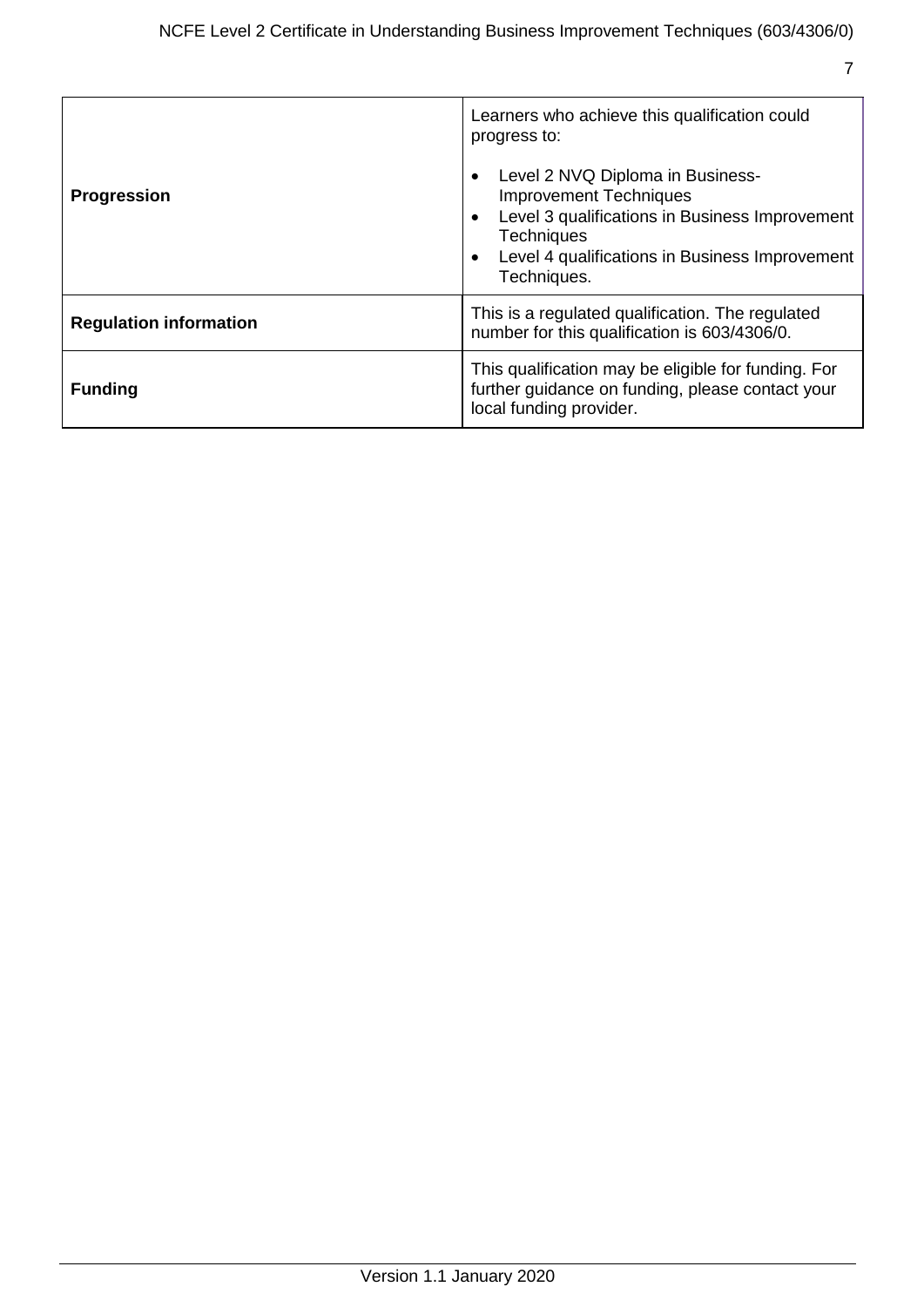#### <span id="page-7-0"></span>**Entry guidance**

This qualification is designed for:

- learners who wish to learn about business improvement techniques
- learners with responsibility for improving business performance
- learners who are looking for a career change, or wish to learn new skills.

It may also be useful to learners studying qualifications or looking to work in a variety of sector areas.

Entry is at the discretion of the centre. However, learners should be aged 16 or above to undertake this qualification.

Centres are responsible for ensuring that this qualification is appropriate for the age and ability of learners. They need to make sure that learners can fulfil the requirements of the learning outcomes and comply with the relevant literacy, numeracy and health and safety aspects of this qualification.

Learners registered on this qualification should not undertake another qualification at the same level with the same or a similar title, as duplication of learning may affect funding eligibility.

#### <span id="page-7-1"></span>**Achieving this qualification**

To be awarded this qualification, learners are required to successfully achieve **6 mandatory units**.

Please refer to the list of units on pages 8-9 or the unit summaries in Section 2 for further information.

To achieve this qualification, learners must successfully demonstrate their achievement of all learning outcomes of the units as detailed in this Qualification Specification. A partial certificate may be requested for learners who do not achieve their full qualification but have achieved at least one whole unit.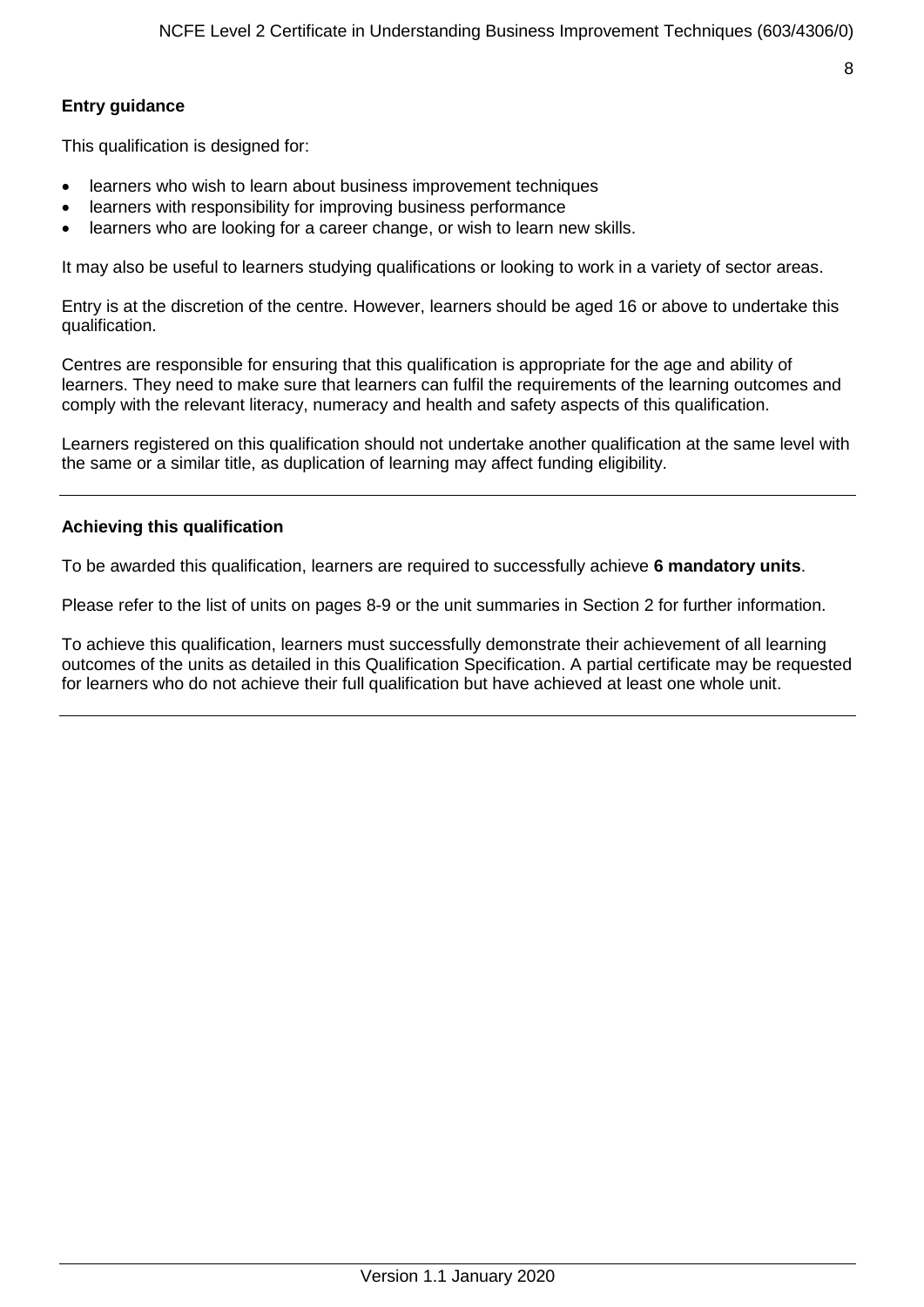#### **Units**

To make cross-referencing assessment and quality assurance easier, we have used a sequential numbering system in this document for each unit.

The regulated unit number is indicated in brackets for each unit (eg M/100/7116) within Section 2.



Knowledge only units are indicated by a lightbulb. If a unit is not marked with a lightbulb, it is a skills unit or contains a mix of knowledge and skills.

#### **Mandatory units**

<span id="page-8-0"></span>

|                                                                                                                                                                                                                                                                                                                                                                 | <b>Unit</b><br>number | <b>Regulated</b><br>unit number | <b>Unit title</b>               | Level          | <b>GLH</b> |
|-----------------------------------------------------------------------------------------------------------------------------------------------------------------------------------------------------------------------------------------------------------------------------------------------------------------------------------------------------------------|-----------------------|---------------------------------|---------------------------------|----------------|------------|
| $\frac{1}{2} \sum_{i=1}^{n} \frac{1}{2} \sum_{i=1}^{n} \frac{1}{2} \sum_{i=1}^{n} \frac{1}{2} \sum_{i=1}^{n} \frac{1}{2} \sum_{i=1}^{n} \frac{1}{2} \sum_{i=1}^{n} \frac{1}{2} \sum_{i=1}^{n} \frac{1}{2} \sum_{i=1}^{n} \frac{1}{2} \sum_{i=1}^{n} \frac{1}{2} \sum_{i=1}^{n} \frac{1}{2} \sum_{i=1}^{n} \frac{1}{2} \sum_{i=1}^{n} \frac{1}{2} \sum_{i=1}^{n$ | Unit 01               | R/617/5236                      | Safe and effective team working | $\overline{2}$ | 25         |
| $\frac{1}{2}$                                                                                                                                                                                                                                                                                                                                                   | Unit 02               | Y/617/5237                      | Workplace organisation          | $\overline{2}$ | 15         |
| $\sum_{i=1}^{n}$<br><b>DEC</b>                                                                                                                                                                                                                                                                                                                                  | Unit 03               | D/617/5238                      | Continuous improvement (Kaizen) | $\overline{2}$ | 20         |
| $\frac{1}{2}$                                                                                                                                                                                                                                                                                                                                                   | Unit 04               | H/617/5239                      | Visual management systems       | $\overline{2}$ | 15         |
|                                                                                                                                                                                                                                                                                                                                                                 | Unit 05               | Y/617/5240                      | Problem solving                 | $\overline{2}$ | 15         |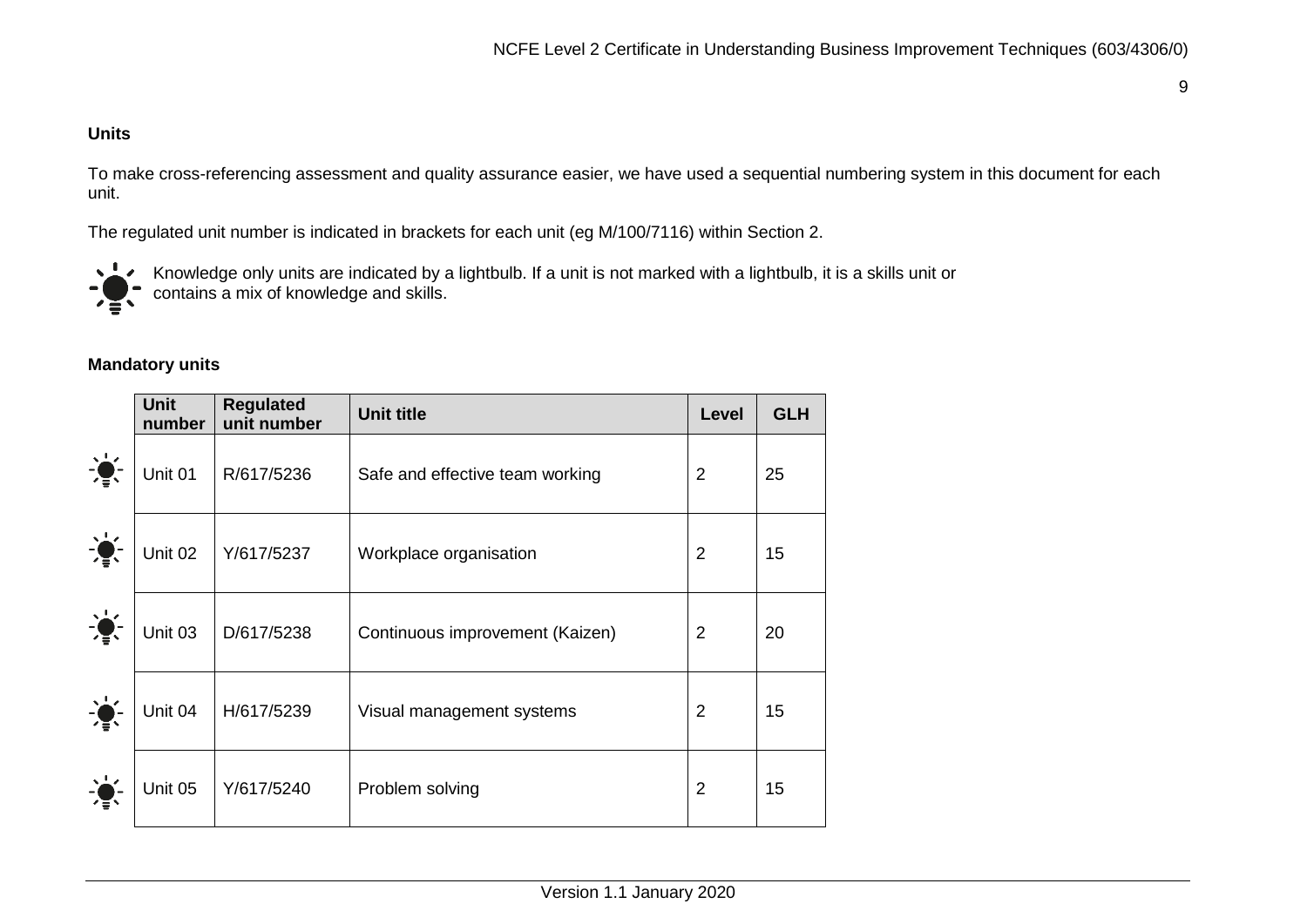|               | Unit<br>number | <b>Regulated</b><br>unit number | <b>Unit title</b>     | Level  | <b>GLH</b> |
|---------------|----------------|---------------------------------|-----------------------|--------|------------|
| $\frac{1}{2}$ |                | Unit 06   D/617/5241            | Flow process analysis | $\sim$ | 20         |

The units above may be available as stand-alone unit programmes. Please visit our website for further information.

10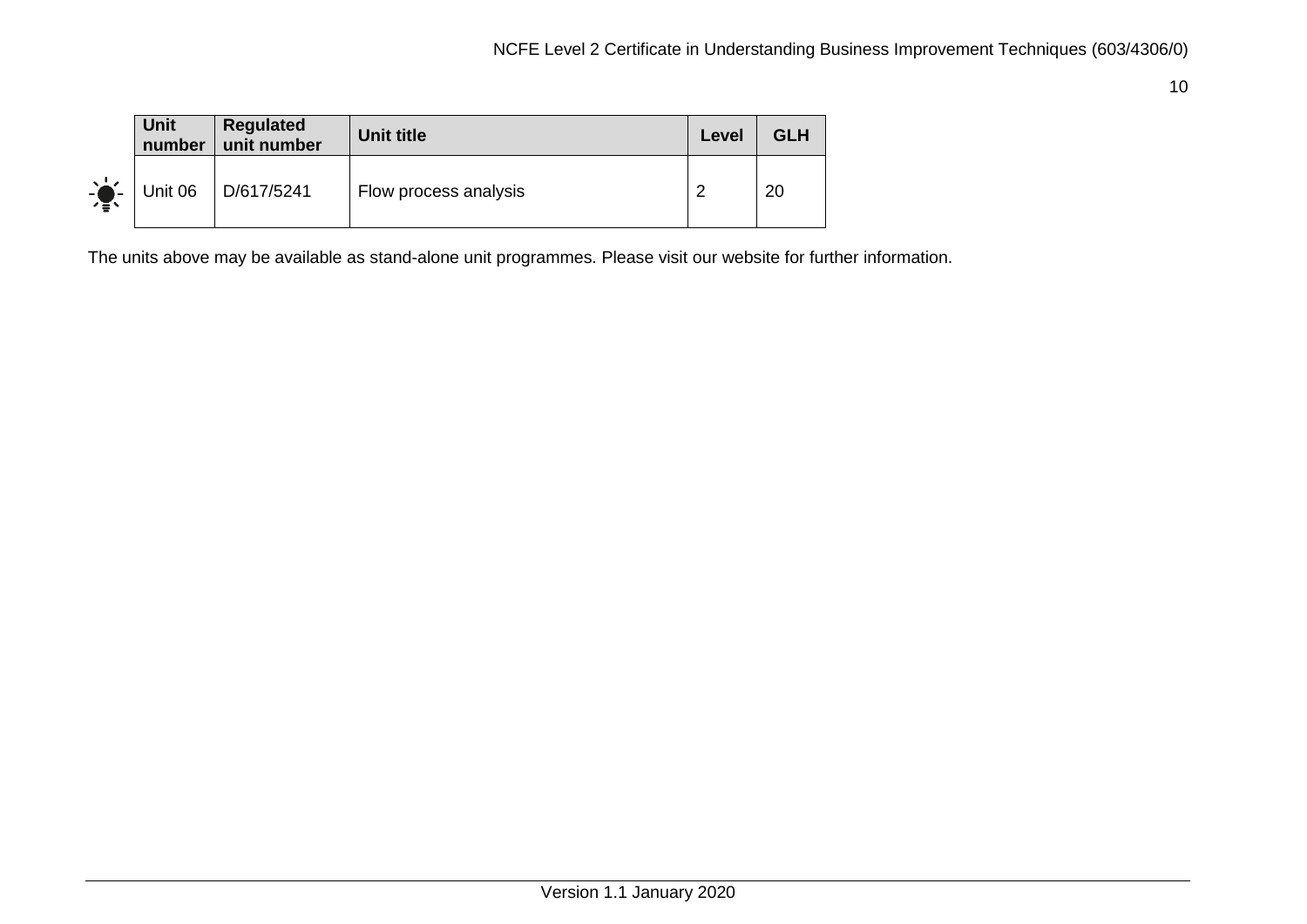#### <span id="page-10-0"></span>**How the qualification is assessed**

Assessment is the process of measuring a learner's skill, knowledge and understanding against the standards set in a qualification.

This qualification is internally assessed and externally quality assured.

The assessment consists of one component:

 an internally assessed portfolio of evidence which is assessed by centre staff and externally quality assured by NCFE.

#### <span id="page-10-1"></span>**Internal assessment**

Each learner must create a portfolio of evidence generated from appropriate assessment tasks, which demonstrates achievement of all the learning outcomes associated with each unit. On completion of each unit, learners must declare that the work produced is their own and the Assessor must countersign this. Examples of suitable evidence for the portfolio for each unit are provided in Section 2.

Internally assessed work should be completed by the learner in accordance with the Qualification Specification.

The Tutor must be satisfied that the work produced is the learner's own.

If a centre chooses to create their own internal assessment tasks, they must:

- be accessible and lead to objective assessment judgements
- permit and encourage authentic activities where the learner's own work can be clearly judged
- refer to Course File Documents on QualHub.

#### <span id="page-10-2"></span>**Supervision of learners and your role as an Assessor**

Guidance on how to administer the internal assessment and the support you provide to learners can be found on QualHub.

#### <span id="page-10-3"></span>**Feedback to learners**

Guidance on providing feedback during teaching and learning and each stage of the assessment can be found on QualHub.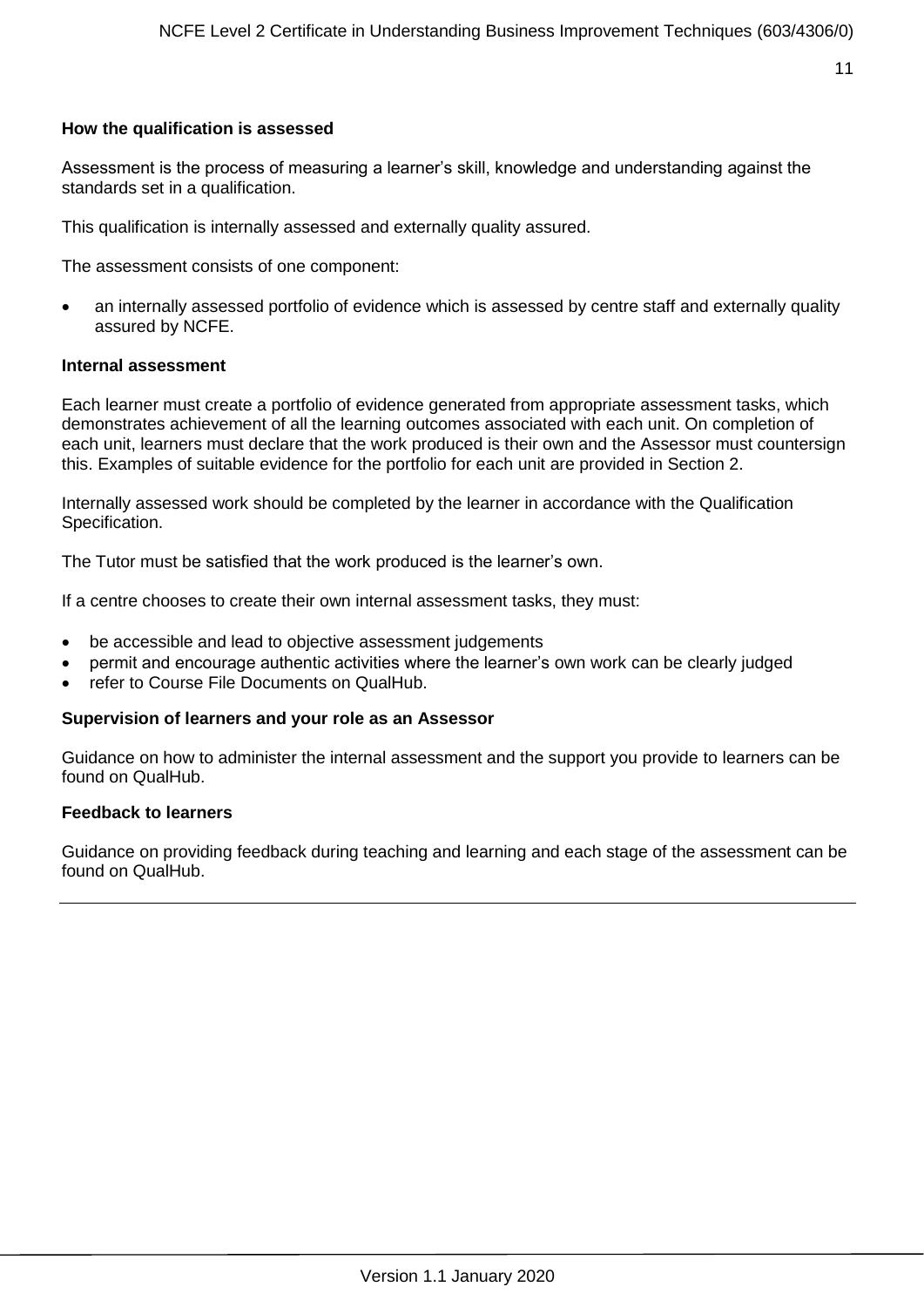# **Section 2**

# **Unit content and assessment guidance**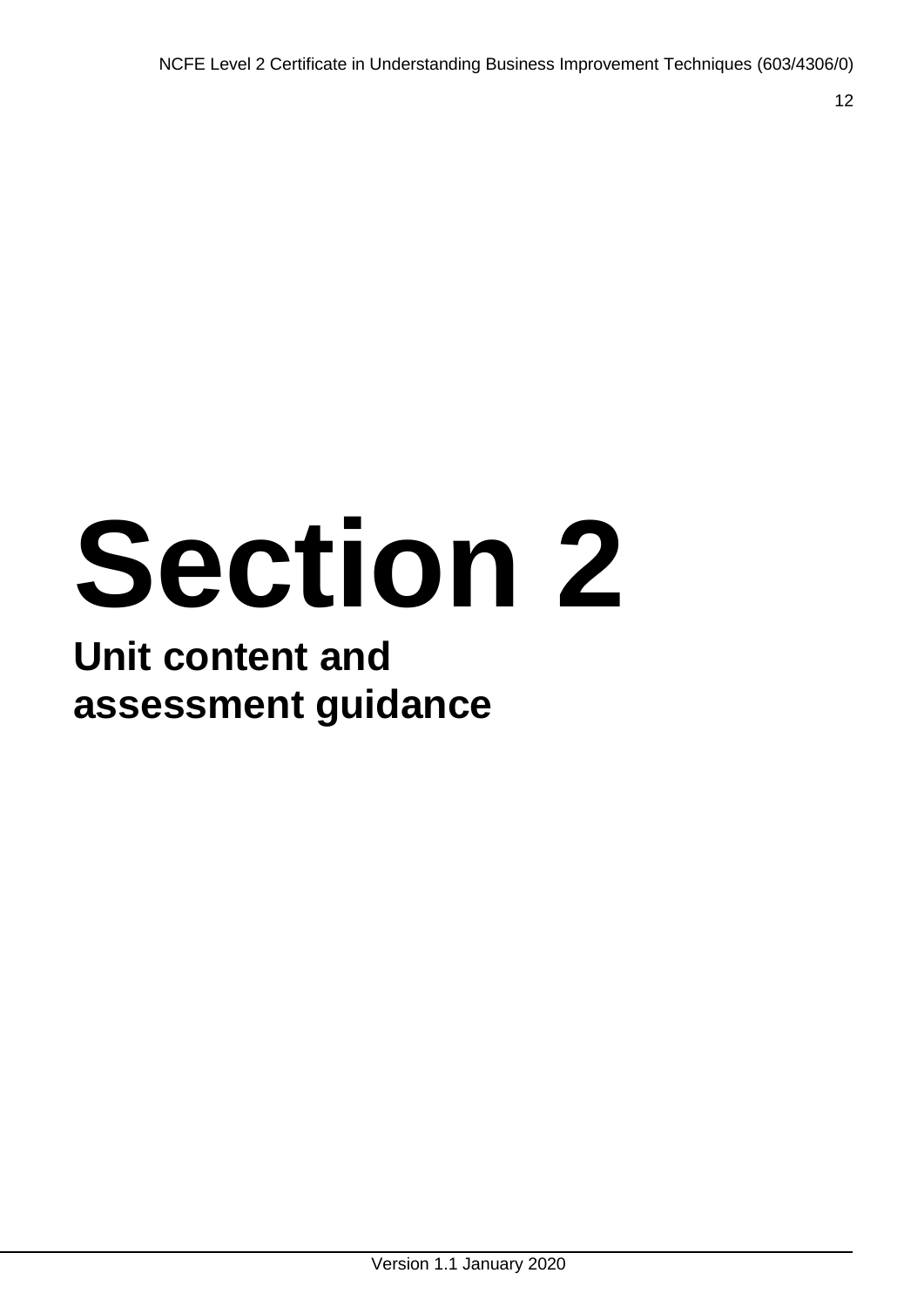#### <span id="page-12-0"></span>**Unit content and assessment guidance**

This section provides details of the structure and content of this qualification.

The types of evidence listed are for guidance purposes only. Within learners' portfolios, other types of evidence are acceptable if all learning outcomes are covered and if the evidence generated can be internally and externally quality assured. For approval of methods of internal assessment other than portfolio building, please contact our Quality Assurance team.

The Explanation of terms explains how the terms used in the unit content are applied to this qualification. This document can be found in Section 3.

For further information or guidance about this qualification, please contact our Customer Support team.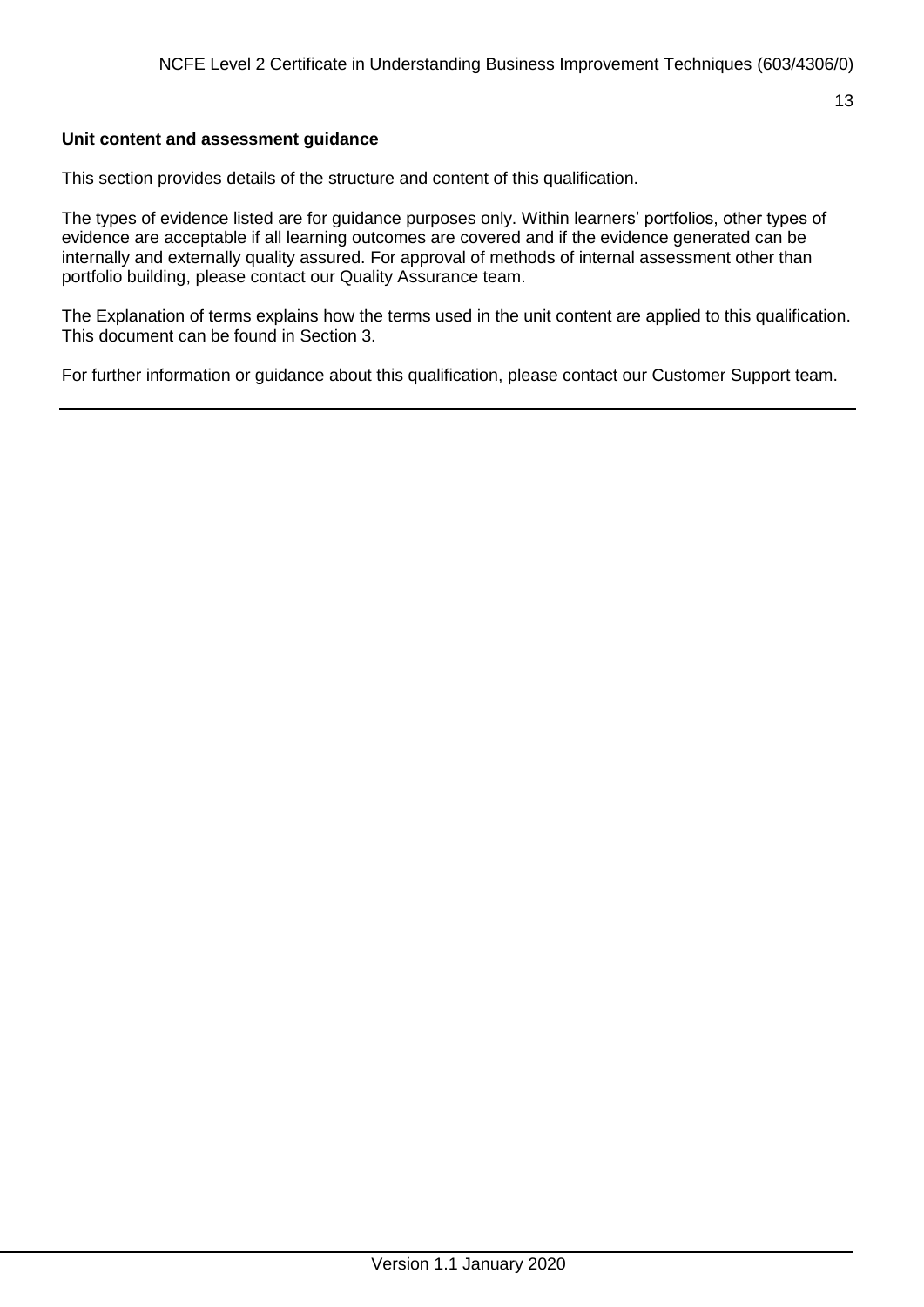#### <span id="page-13-0"></span>**Unit 01 Safe and effective team working (R/617/5236)**

| Unit summary                 | The aim of this unit is to provide learners with an understanding of how to<br>work safely and effectively as part of a team. Learners will understand<br>regulations, safe working practices and procedures that apply to a work<br>area, and be able to identify hazards and risks and how they can be<br>reduced. Learners will also understand effective team working, the<br>importance of building effective teams and working relationships, the types<br>of problems that can occur and how to deal with them. |
|------------------------------|------------------------------------------------------------------------------------------------------------------------------------------------------------------------------------------------------------------------------------------------------------------------------------------------------------------------------------------------------------------------------------------------------------------------------------------------------------------------------------------------------------------------|
| <b>Guided learning hours</b> | 25                                                                                                                                                                                                                                                                                                                                                                                                                                                                                                                     |
| <b>Level</b>                 | っ                                                                                                                                                                                                                                                                                                                                                                                                                                                                                                                      |
| <b>Mandatory/optional</b>    | Mandatory                                                                                                                                                                                                                                                                                                                                                                                                                                                                                                              |

#### **Learning outcome 1**

The learner will:

1 Understand how to work safely

The learner can:

- 1.1 Describe the specific regulations, safe working practices and procedures that apply to a work activity
- 1.2 Explain what constitutes a **hazard** in the workplace
- 1.3 Explain what constitutes a **risk** in the workplace
- 1.4 Identify potential risks and hazards associated with a work activity
- 1.5 Describe how potential risks and hazards can be reduced

#### **Key words**

- **1.2 hazard** something which has the potential to cause harm
- **1.3 risk** the likelihood of the hazard causing harm

#### **Assessment guidance**

#### **Delivery and assessment**

1.1. Regulations, working practices and procedures will vary depending on the nature of the work activity. Learners could refer to an organisation they are familiar with or a case study could be provided.

Regulations could include: the Management of Health and Safety at Work Regulations, Workplace (Health, Safety and Welfare) Regulations, Personal Protective Equipment at Work Regulations, Manual Handling Operations Regulations, Provision and Use of Work Equipment Regulations, Health and Safety (Display Screen Equipment) Regulations, Reporting of Injuries, Diseases and Dangerous Occurrences Regulations, and Classification, Labelling and Packaging Regulations.

Safe working practices could include maintaining a tidy workplace, keeping exits and walkways free from obstruction and safe use of equipment.

Procedures could include those relating to accidents and emergencies.

1.2 Learners should explain what could be considered as a hazard in the workplace. Hazards could include moving parts of machinery, electricity, slippery and uneven surfaces, poorly placed equipment, working at height and working in confined spaces.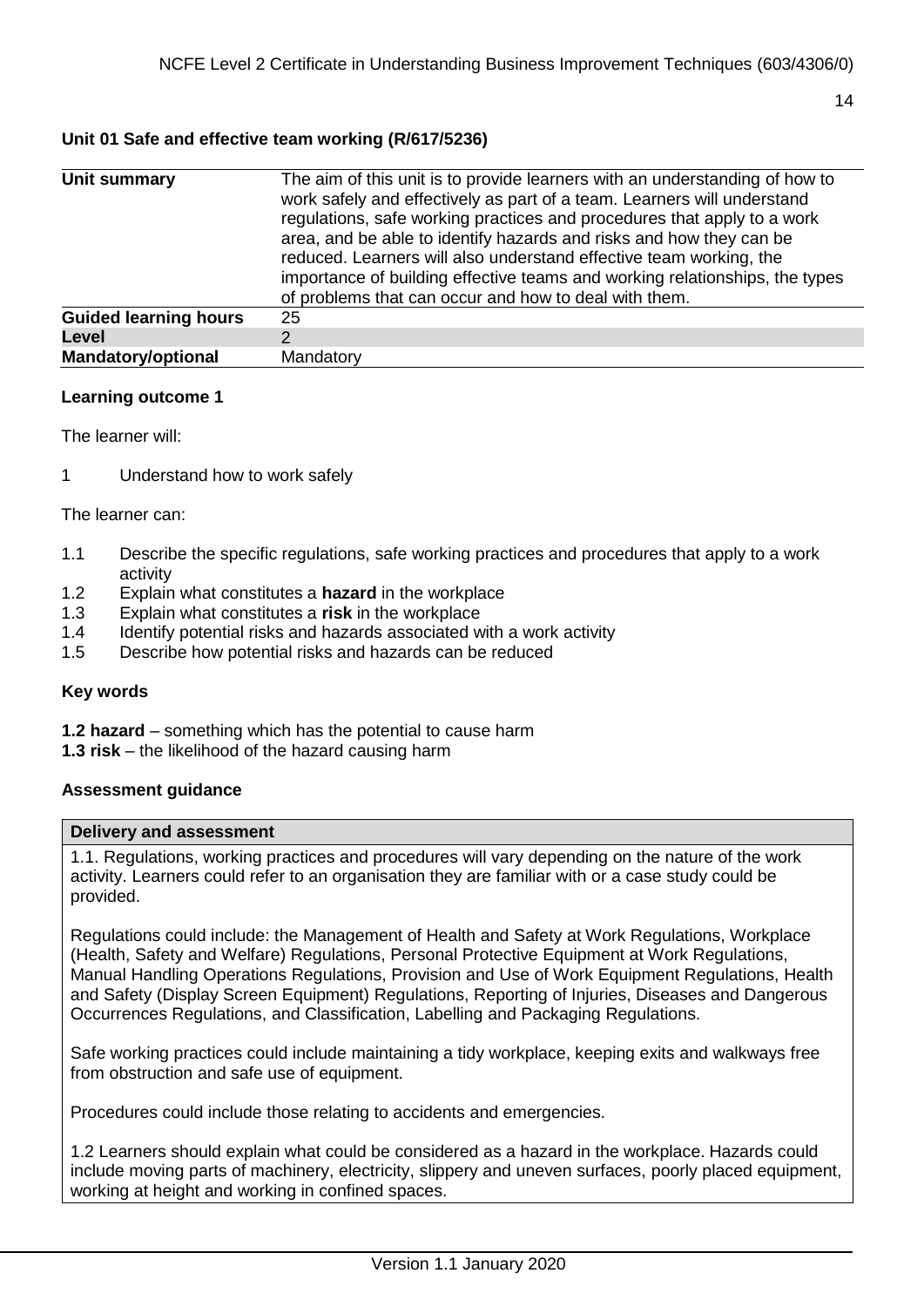1.3 Learners should explain what could be considered as a risk in the workplace. Risks could include non-reporting of accidental breakages of tools or equipment, and not following working practices and procedures.

1.4 and 1.5 Learners could complete a risk assessment to identify the risks and hazards associated with a work activity and describe how they can be reduced.

The Explanation of terms (Section 3) explains how the terms used in the unit content are applied to this qualification.

#### **Types of evidence**

Evidence could include:

- learner written report
- written or oral question and answer
- **•** discussion
- assignment
- case study
- product evidence such as a completed risk assessment.

#### **Learning outcome 2**

The learner will:

2 Understand effective team working

The learner can:

- 2.1 Describe the characteristics of an effective team
- 2.2 Identify the factors that contribute to effective team working
- 2.3 Describe the importance of creating and maintaining effective working relationships
- 2.4 Explain how the principle of team role theory is used in team building
- 2.5 Describe the types of problem that can occur with working relationships
- 2.6 Describe the actions that can be taken to deal with specific problems in working relationships
- 2.7 Describe the importance of sharing knowledge, information and performance measures with other people in the team and with other groups

#### **Assessment guidance**

#### **Delivery and assessment**

2.1 Characteristics of an effective team could include common goals, good communication, trust, good leadership and clearly defined roles.

2.2 Factors that contribute to effective team working include (but are not limited to) team size, motivation levels, company culture and balance of roles within the team.

2.3 When describing the importance of creating and maintaining effective working relationships, learners could consider the benefits of doing so and the consequences of ineffective working relationships.

2.4 When explaining how the principle of team role theory is used in team building, learners should refer to Belbin's team role theory.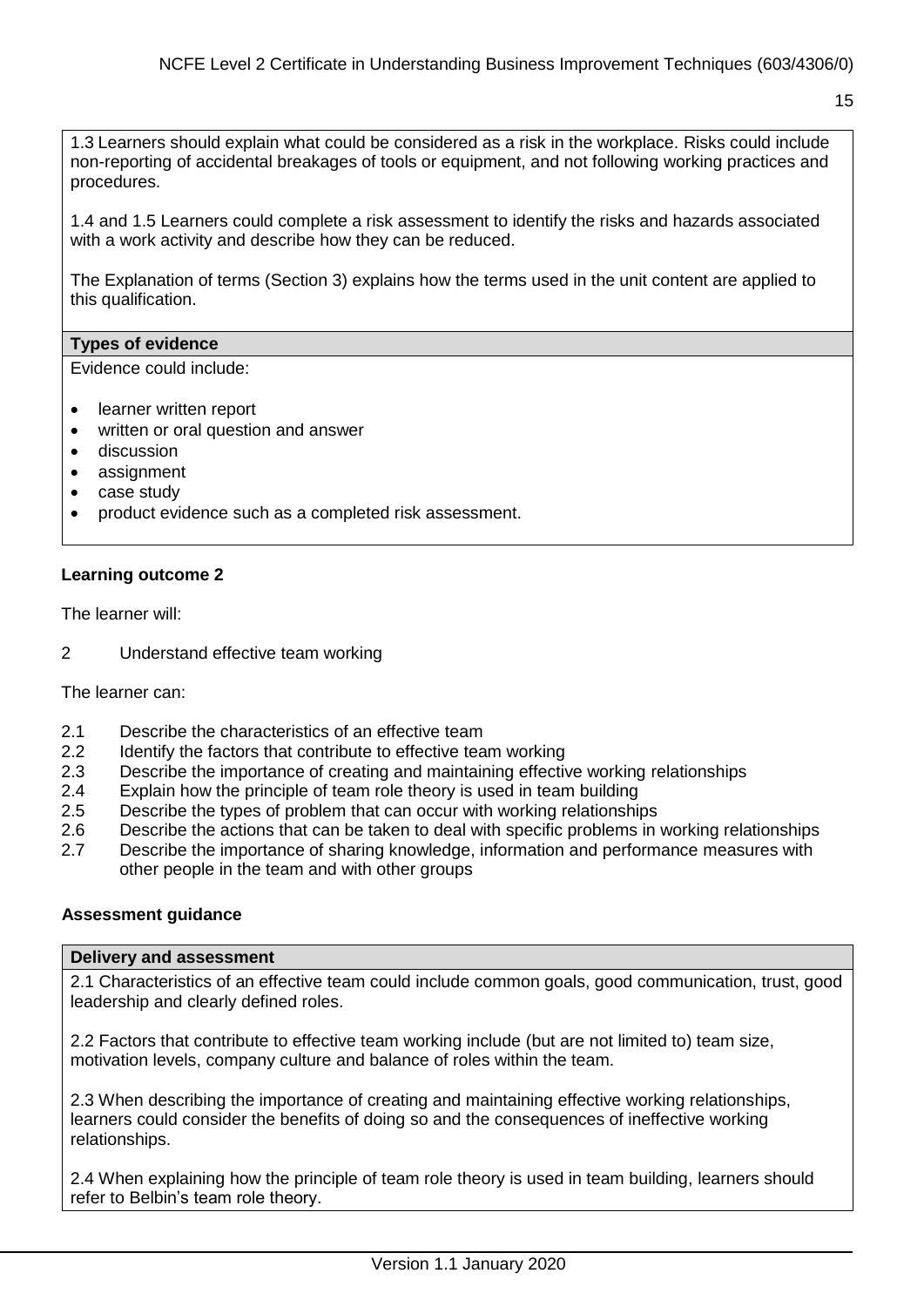#### **Delivery and assessment**

2.5 Types of problems could include conflict, lack of trust, lack of sharing of information and poor communication.

2.6 Learners could refer to conflict management techniques.

2.7 Learners could refer to the benefits of sharing knowledge, information and performance measures with other people in the team and with other groups, and the consequences if knowledge, information and performance measures are not shared.

The Explanation of terms (Section 3) explains how the terms used in the unit content are applied to this qualification.

#### **Types of evidence**

Evidence could include:

- learner written report
- written or oral question and answer
- **•** discussion
- assignment
- case study.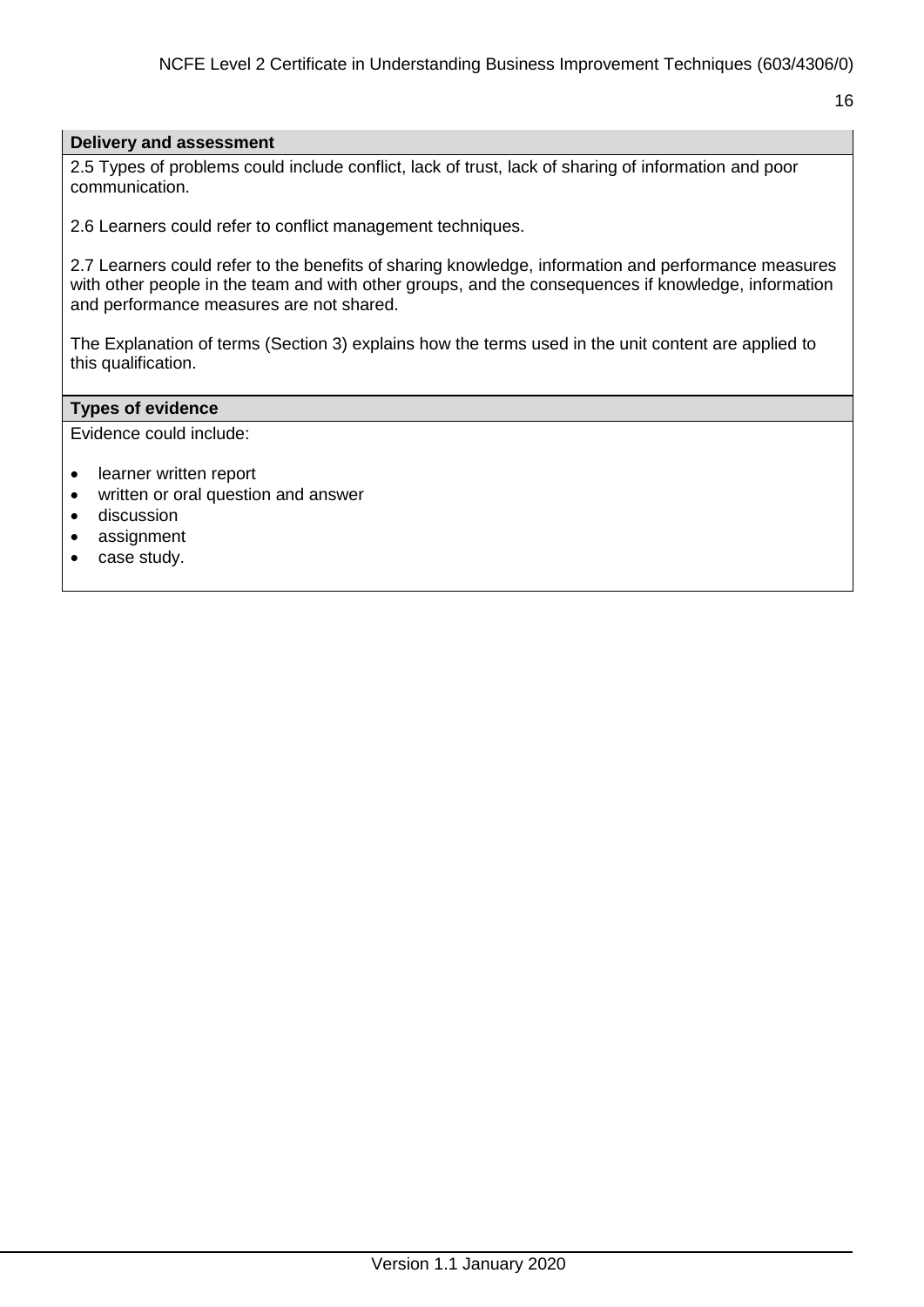#### <span id="page-16-0"></span>**Unit 02 Workplace organisation (Y/617/5237)**

| Unit summary                 | The aim of this unit is to provide learners with knowledge of workplace<br>organisation. Learners will understand the principles and techniques that<br>support workplace organisation and the benefits of having an organised<br>work environment. |
|------------------------------|-----------------------------------------------------------------------------------------------------------------------------------------------------------------------------------------------------------------------------------------------------|
| <b>Guided learning hours</b> | 15                                                                                                                                                                                                                                                  |
| Level                        |                                                                                                                                                                                                                                                     |
| <b>Mandatory/optional</b>    | Mandatory                                                                                                                                                                                                                                           |

#### **Learning outcome 1**

The learner will:

1 Understand workplace organisation

The learner can:

- 1.1 Explain the principles and techniques of workplace organisation
- 1.2 Describe the factors to be considered when selecting a work area for an activity
- 1.3 Describe the benefits of having an organised working environment
- 1.4 Explain how to score and audit a workplace organisation
- 1.5 Perform a workplace organisation audit using appropriate tools and techniques
- 1.6 Provide recommendations for the creation of, or changes to, **standard operating procedures (SOPs)** and visual controls

#### **Key words**

**1.6 standard operating procedures (SOPs)** – a set of step by step instructions that can be followed to carry out a work activity

#### **Assessment guidance**

#### **Delivery and assessment**

1.1 Learners should refer to principles and techniques such as Lean Organisation and 5S.

1.2 Factors could include (but are not limited to) cleanliness, health and safety and product quality.

1.3 Benefits of having an organised working environment could include (but are not limited to) health and safety, efficiency and staff morale.

1.4 Learners should explain the use of 5S in relation to auditing and scoring workplace organisation.

1.5 Learners should perform a workplace organisation audit. Learners could perform this in their own organisation or could be provided with a case study.

1.6 Learners should provide recommendations for the creation of, or changes to, standard operating procedures (SOPs) and visual controls as a result of the workplace organisation audit completed in 1.5.

The Explanation of terms (Section 3) explains how the terms used in the unit content are applied to this qualification.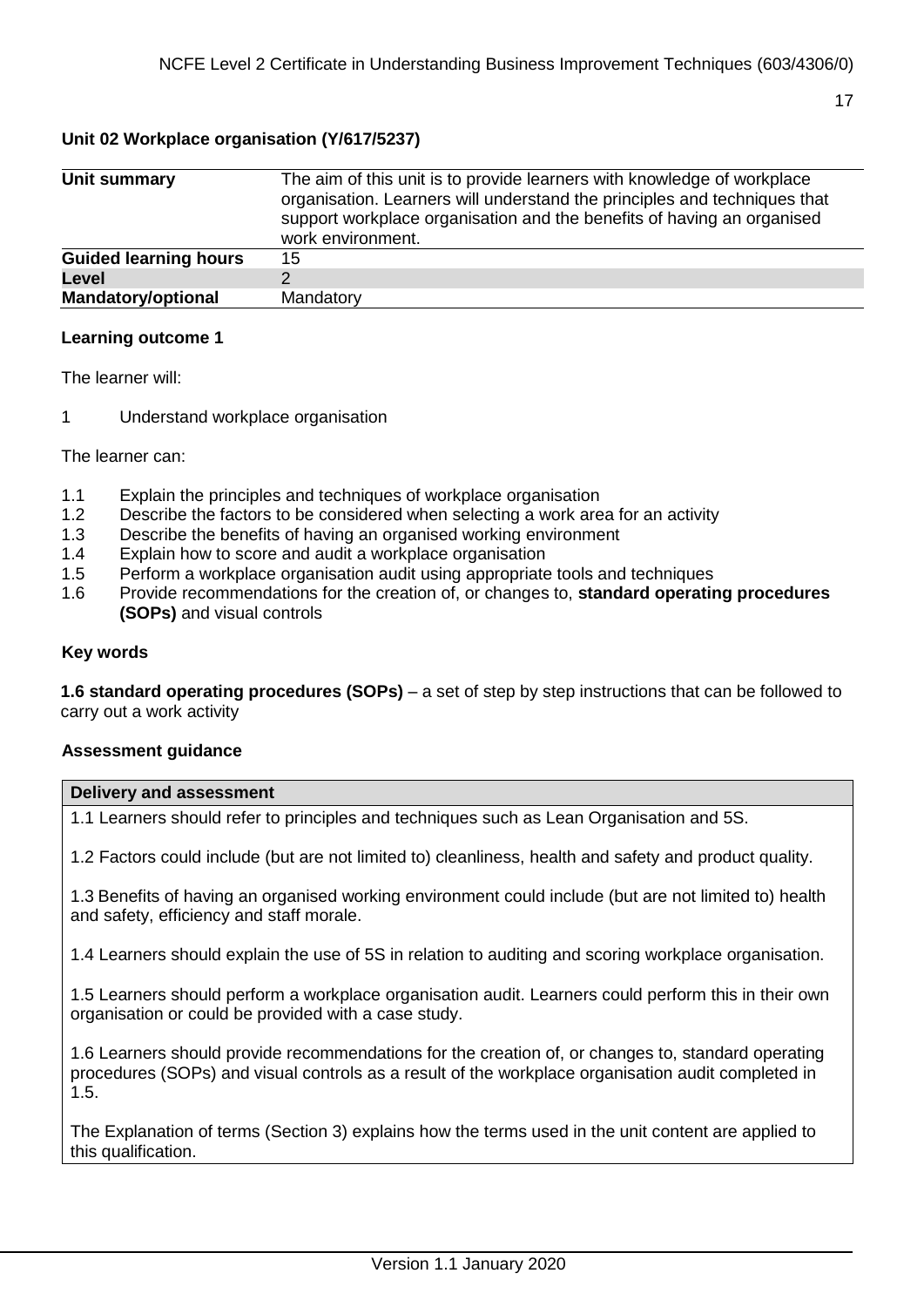#### **Types of evidence**

Evidence could include:

- learner written report
- written or oral question and answer
- **•** discussion
- assignment
- case study
- product evidence such as a completed workplace audit.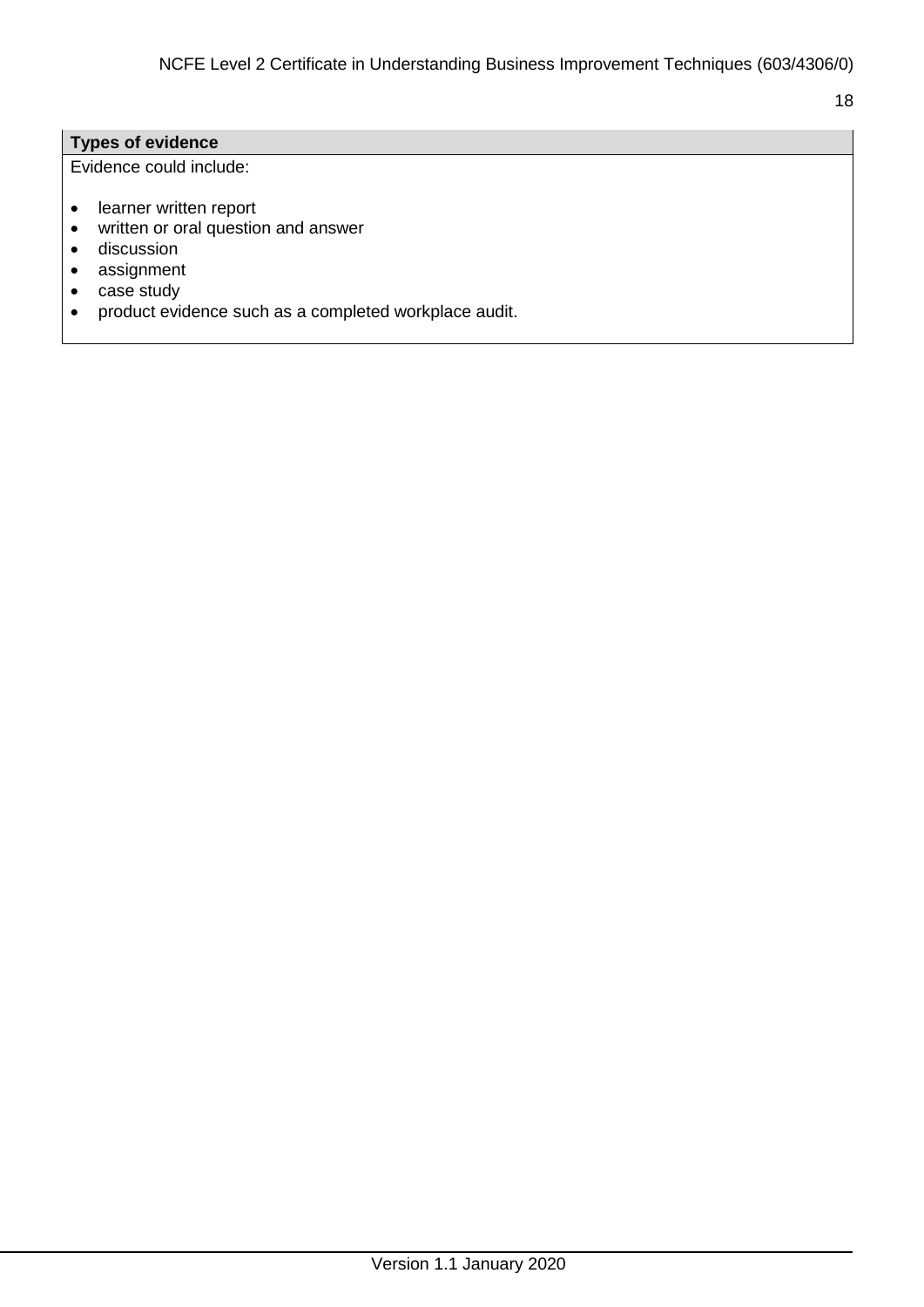#### <span id="page-18-0"></span>**Unit 03 Continuous improvement (Kaizen) (D/617/5238)**

| Unit summary                 | This unit aims to provide learners with an understanding of continuous<br>improvement techniques (Kaizen) and their application in the workplace. It<br>also covers the benefits of standard working methods and standardised<br>work documents. |
|------------------------------|--------------------------------------------------------------------------------------------------------------------------------------------------------------------------------------------------------------------------------------------------|
| <b>Guided learning hours</b> | 20                                                                                                                                                                                                                                               |
| Level                        |                                                                                                                                                                                                                                                  |
| <b>Mandatory/optional</b>    | Mandatory                                                                                                                                                                                                                                        |

#### **Learning outcome 1**

The learner will:

1 Understand continuous improvement techniques (Kaizen)

The learner can:

- 1.1 Identify the main Kaizen principles and their application
- 1.2 Describe the 8 wastes of lean and how to eliminate them
- 1.3 Explain how to carry out a Kaizen activity and establish measurable movements
- 1.4 Identify waste, problems or conditions within a work area or activity where improvements can be made
- 1.5 Describe the benefits of standardised working methods
- 1.6 Describe the information required to create a **standard operating procedure (SOP)**
- 1.7 Prepare a standardised work document suggesting how to eliminate variance to process

#### **Key words**

**1.6 standard operating procedure (SOP)** – a set of step by step instructions that can be followed to carry out a work activity

#### **Assessment guidance**

#### **Delivery and assessment**

1.1 Learners should identify the principles of Kaizen and their importance in lean business techniques and practice.

1.2 Learners should refer to the 8 wastes of lean, which include poor quality, over-production, waiting time, failure to exploit human potential, inventory, transport, motion and over-processing.

1.3 Learners should explain how to carry out a Kaizen activity and establish measurable improvements, which could include reduction in cost, improved health and safety and/or working environment, improved quality, improved regulatory compliance, improvements to working practices, reduction in waste and/or energy usage, improved customer service and improved resource utilisation.

1.4 Learners should identify waste, problems or conditions within a work area or activity where improvements can be made, which could include cleaning of equipment or a work area, maintenance of equipment, health and safety, processes and procedures.

1.5 Benefits of standard working methods could include reduced waste, increased productivity and increased customer satisfaction.

1.6 Information could include the format to be used to create the SOP, information about the work activity, including problem areas, and the intended audience.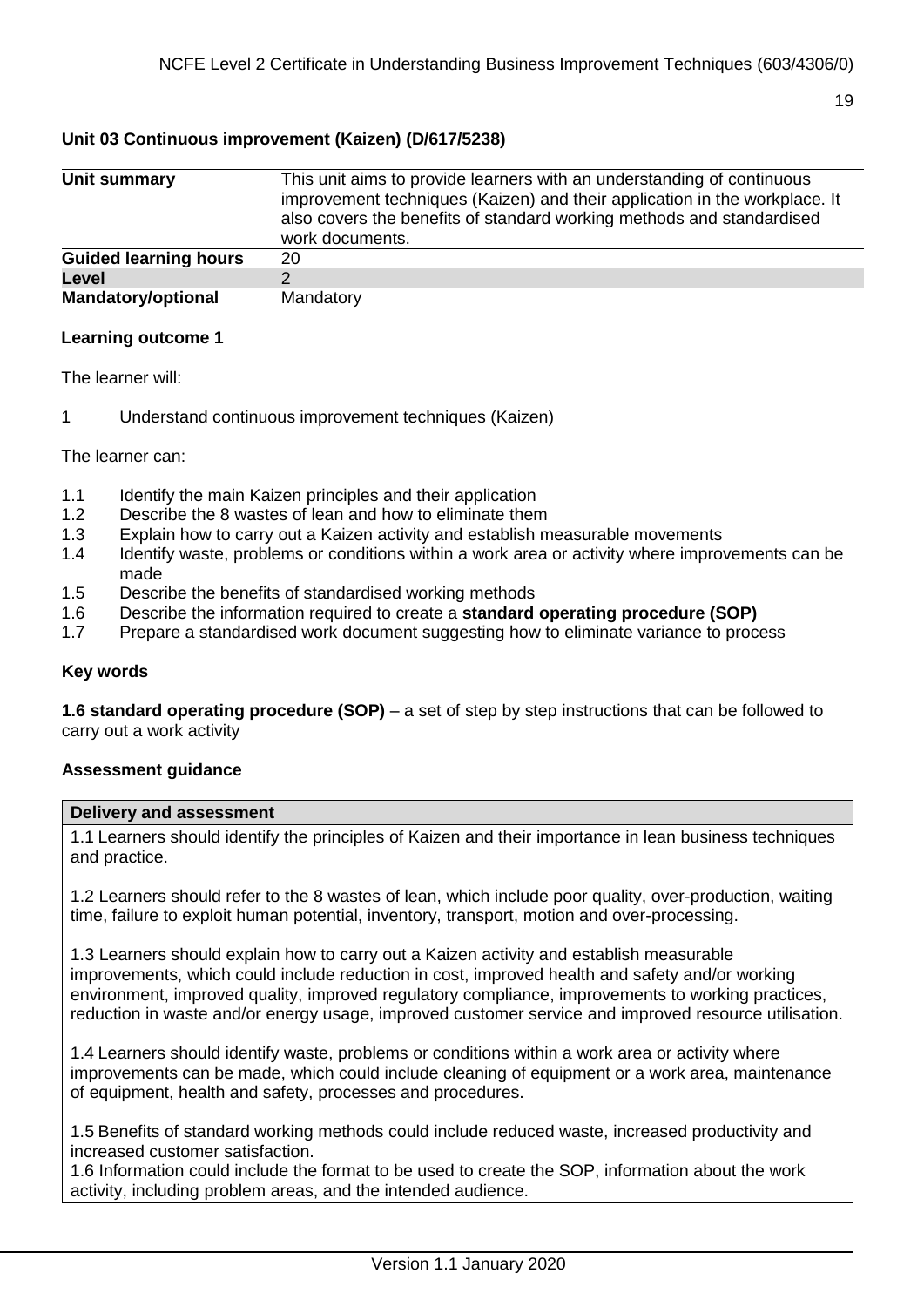#### **Delivery and assessment**

1.7 A specific activity or area should be selected (work documents, working methods, safe working practices) for which the learner should design a standardised work document suggesting how to eliminate variance to process.

The Explanation of terms (Section 3) explains how the terms used in the unit content are applied to this qualification.

#### **Types of evidence**

Evidence could include:

- learner written report
- written or oral question and answer
- **•** discussion
- assignment
- case study
- product evidence such as a standardised work document.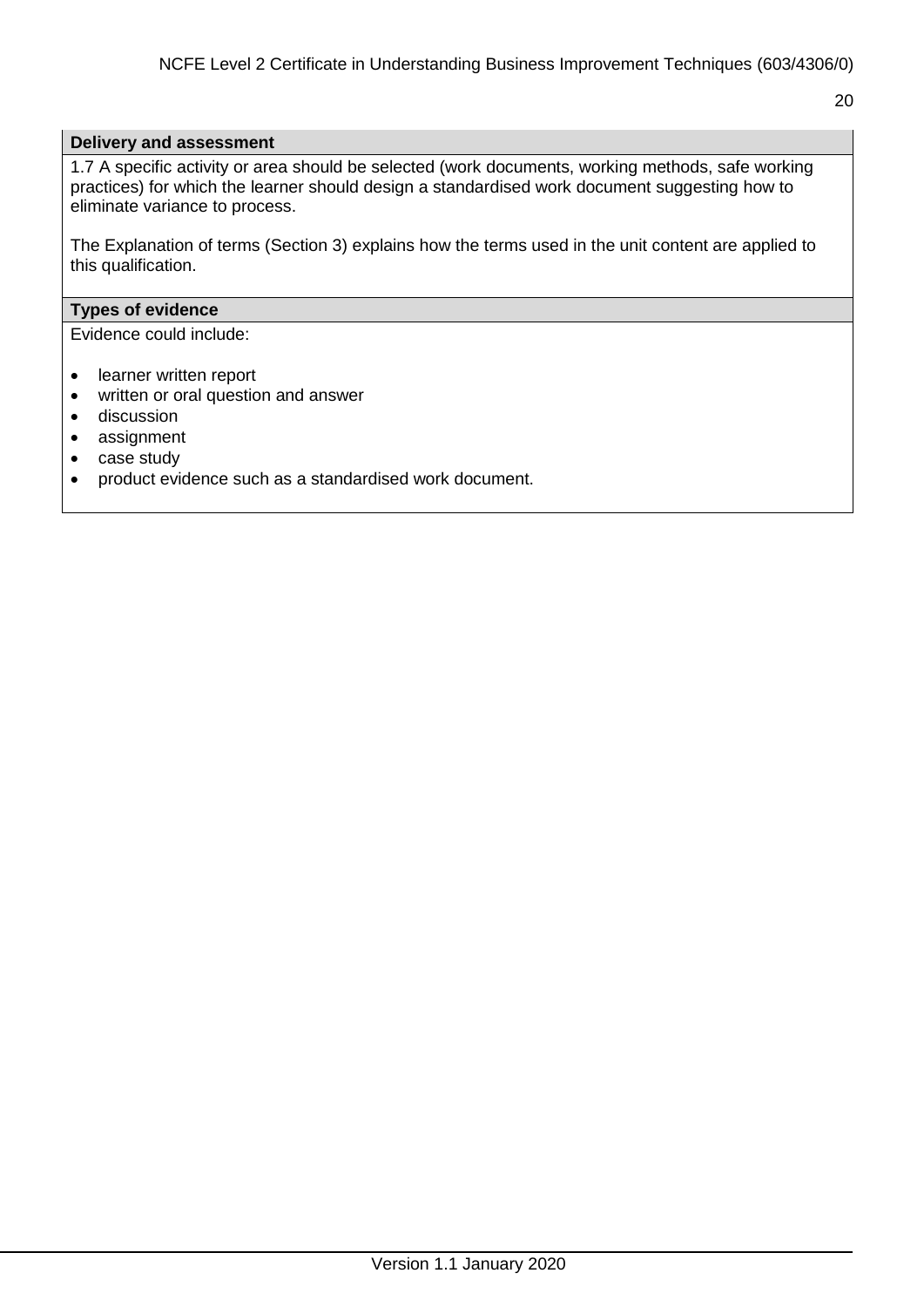#### <span id="page-20-0"></span>**Unit 04 Visual management systems (H/617/5239)**

| Unit summary                 | The aim of this unit is to provide learners with an understanding of visual<br>management systems and how they can be used to improve the work<br>environment. |
|------------------------------|----------------------------------------------------------------------------------------------------------------------------------------------------------------|
| <b>Guided learning hours</b> | 15                                                                                                                                                             |
| Level                        |                                                                                                                                                                |
| <b>Mandatory/optional</b>    | Mandatory                                                                                                                                                      |

#### **Learning outcome 1**

The learner will:

1 Understand visual management systems

The learner can:

- 1.1 Explain the purpose of a visual management system
- 1.2 Identify appropriate parts of a process or work area that would benefit from visual controls
- 1.3 Describe the factors to be considered when selecting a visual management system
- 1.4 Describe the visual management systems available to create 'the visual workplace'
- 1.5 Identify elements that contribute to good visual management in the workplace
- 1.6 Prepare appropriate visual indicators for parts of a process or work area

#### **Assessment guidance**

#### **Delivery and assessment**

1.1 Learners could refer to the benefits of visual management systems, which could include compliance with health and safety, improved communication and awareness of performance.

1.2 Learners should identify appropriate parts of a process or work area that will benefit from visual controls. Learners could refer to their own organisation or could be provided with a case study.

1.3 Factors to be considered could include the type of information to be communicated, how to make information informative and cost effectiveness.

1.4 Visual management systems could include Kanban systems, card systems, colour coding, floor footprints, graphs and team boards.

1.5 Elements that contribute to good visual management could include ensuring information is purposeful, involving team members in production, and ensuring information is up-to-date and customer focused.

1.6 Learners should prepare visual indicators for the parts of the process or work area identified in 1.2.

The Explanation of terms (Section 3) explains how the terms used in the unit content are applied to this qualification.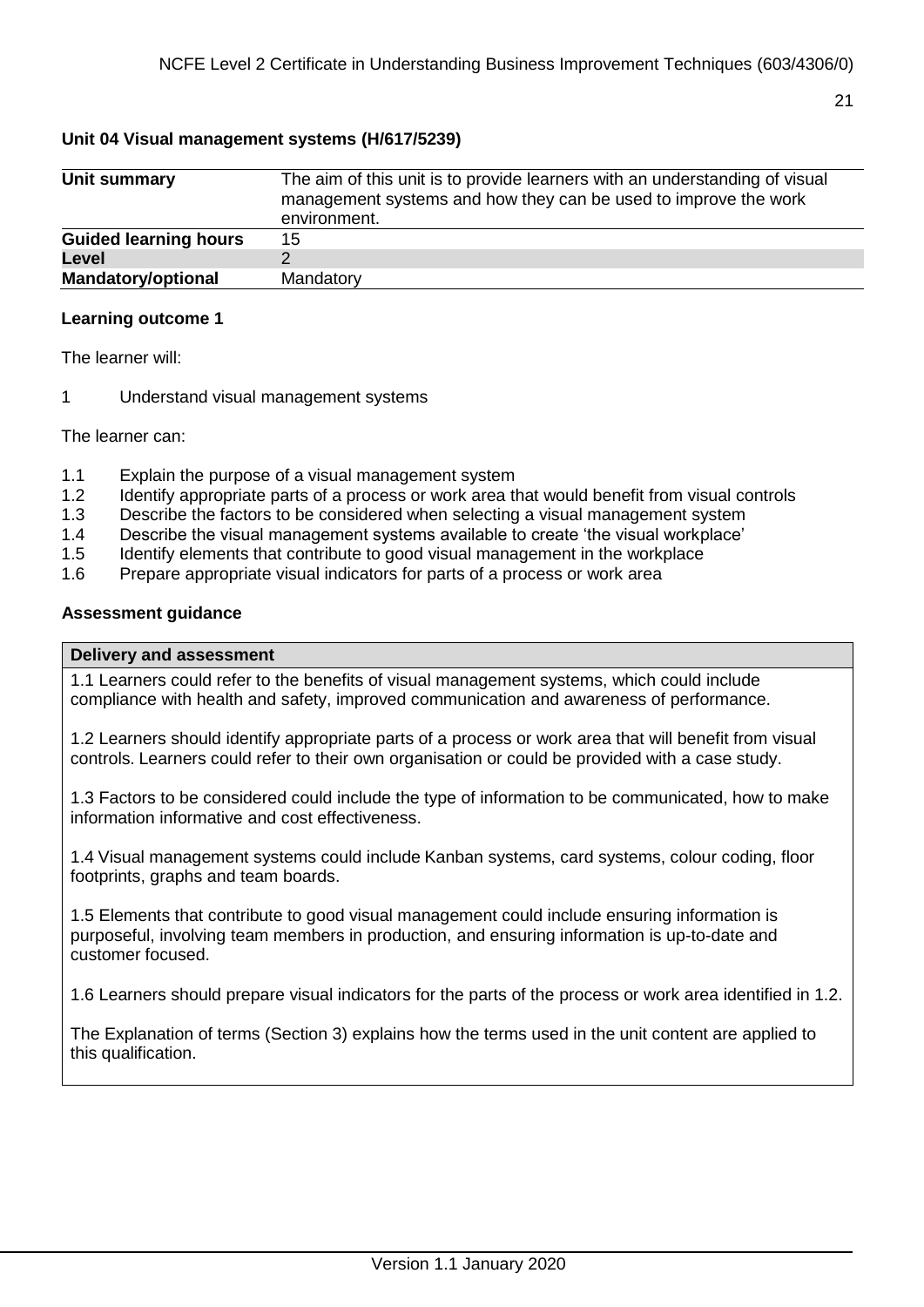#### **Types of evidence**

Evidence could include:

- learner written report
- written or oral question and answer
- **•** discussion
- assignment
- case study
- product evidence such as visual indicators produced.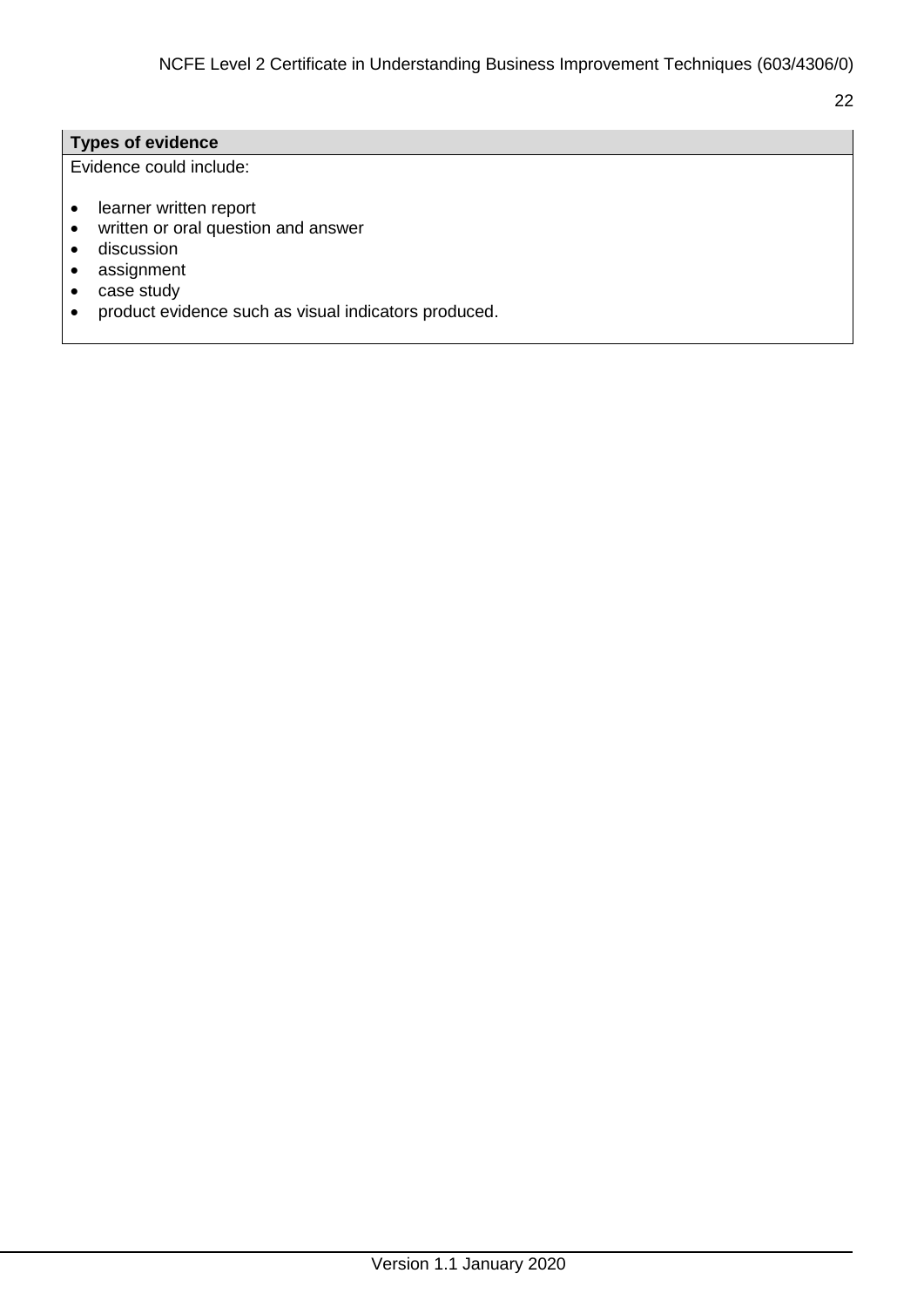#### <span id="page-22-0"></span>**Unit 05 Problem solving (Y/617/5240)**

| Unit summary                 | The aim of this unit is for learners to understand how to identify and solve<br>problems using formalised problem solving processes. Learners will<br>understand how to identify and verify the root cause of a problem to prevent<br>recurrence. |
|------------------------------|---------------------------------------------------------------------------------------------------------------------------------------------------------------------------------------------------------------------------------------------------|
| <b>Guided learning hours</b> | 15                                                                                                                                                                                                                                                |
| Level                        |                                                                                                                                                                                                                                                   |
| <b>Mandatory/optional</b>    | Mandatory                                                                                                                                                                                                                                         |

#### **Learning outcome 1**

The learner will:

1 Understand how to identify and solve problems

The learner can:

- 1.1 Describe the business need for problem identification and removal
- 1.2 Describe the benefits of adopting a formalised problem solving process
- 1.3 Explain the impact of unresolved problems
- 1.4 Explain how to identify and verify the root cause of a problem
- 1.5 Explain how to prevent reoccurrence of the problems
- 1.6 Apply a structured approach to problem solving

#### **Assessment guidance**

#### **Delivery and assessment**

1.1 Learners could refer to the benefits to the business of problem identification and removal.

1.2 Benefits of adopting a formalised problem solving process could include use of a consistent approach, the ability to solve problems and ensuring the problem solving process is fit for purpose.

1.3 Impacts could include decreased productivity/performance, low staff morale and increased health and safety risks.

1.4 Learners could refer to the use of brainstorming, the '5 Whys', Ishikawa diagrams, testing decisions, verification techniques and root cause paths.

1.5 Learners could include changes to management systems, changes to operating systems and procedures and the identification of opportunities for improvement.

1.6 Learners should apply a structured problem solving approach to an identified problem. Learners could apply this to a problem in their own organisation or could be provided with a case study.

The Explanation of terms (Section 3) explains how the terms used in the unit content are applied to this qualification.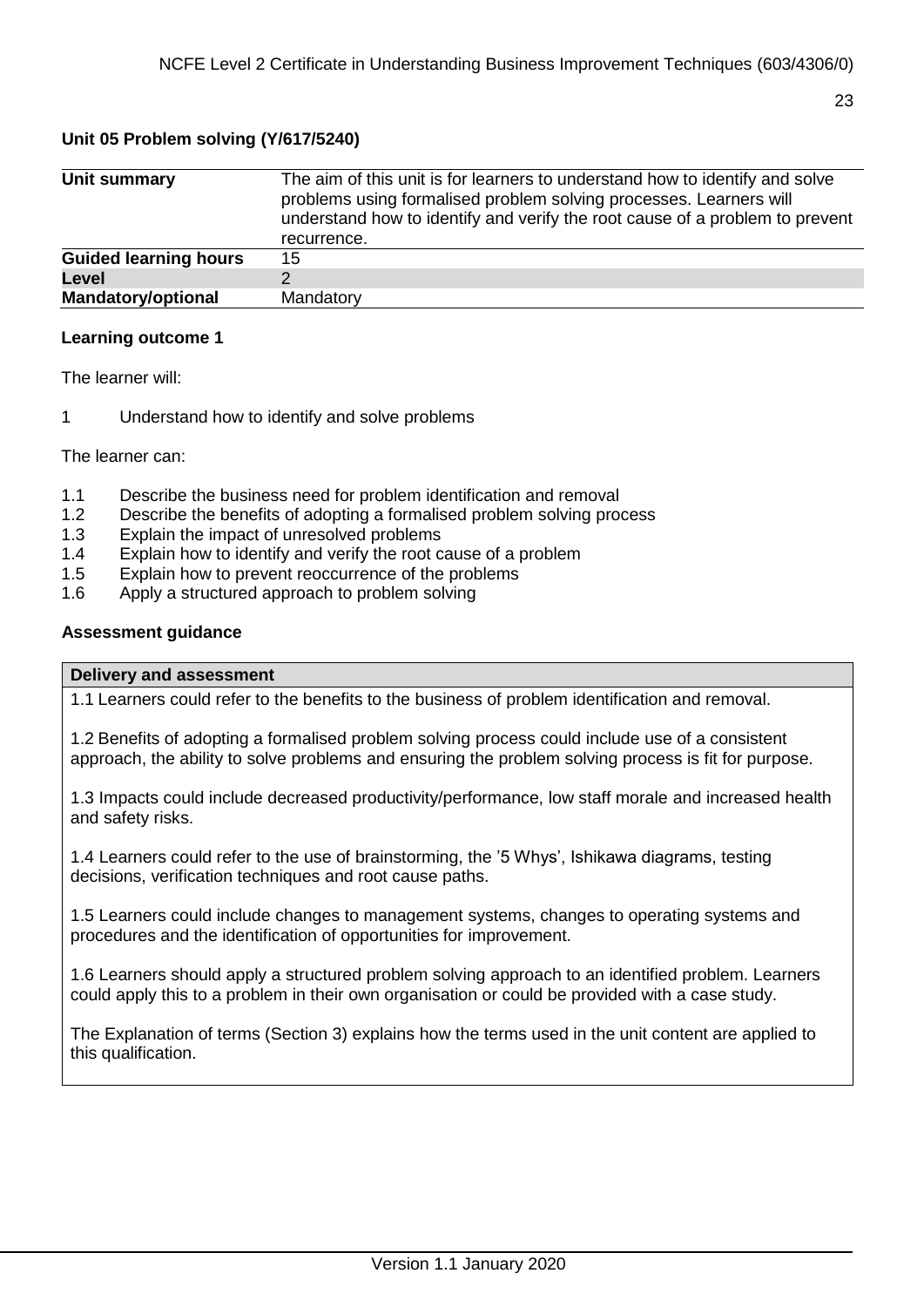#### **Types of evidence**

Evidence could include:

- learner written report
- written or oral question and answer
- **•** discussion
- assignment
- case study.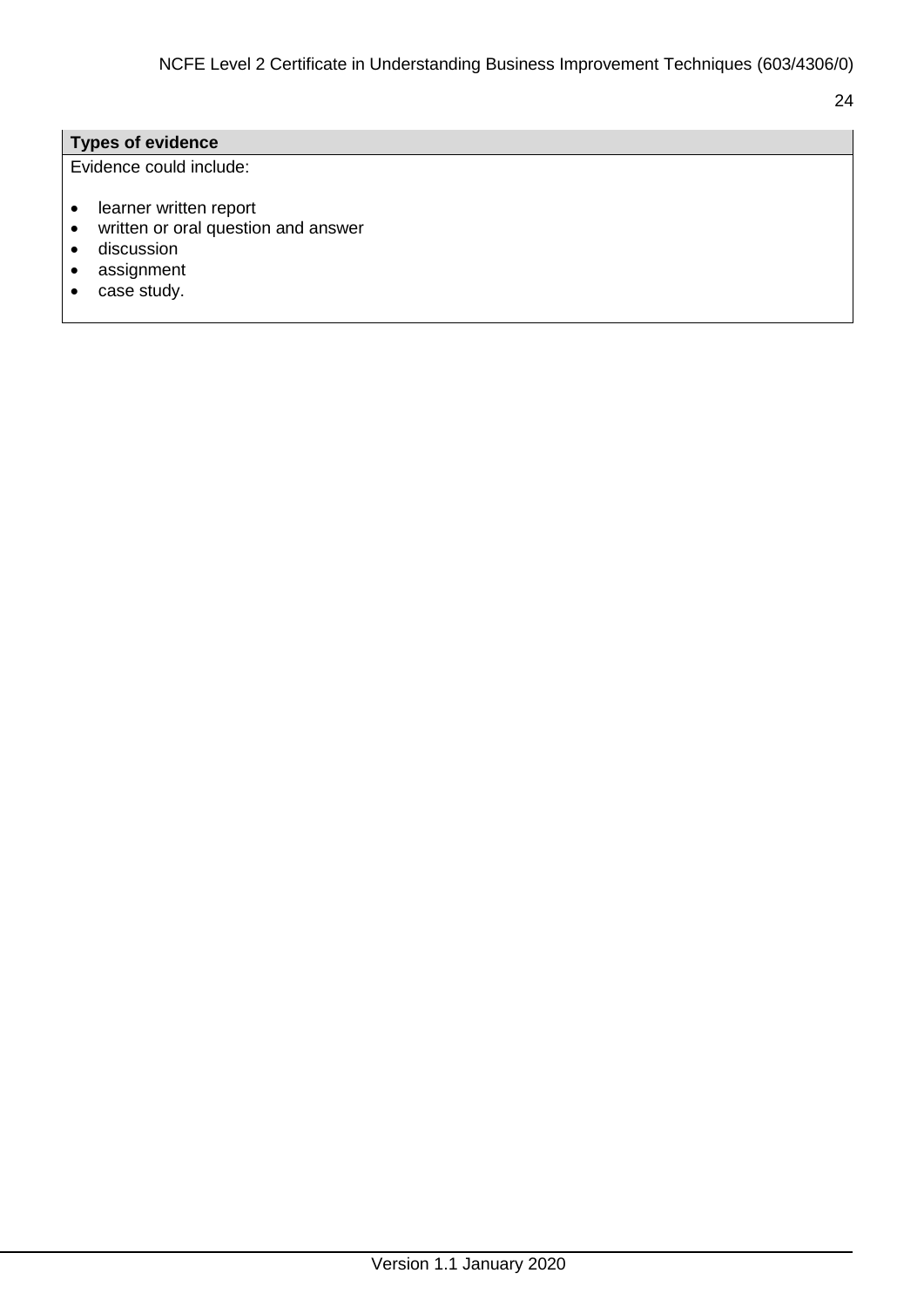#### <span id="page-24-0"></span>**Unit 06 Flow process analysis (D/617/5241)**

| Unit summary                 | This unit aims to give learners an understanding of flow process analysis.<br>Learners will understand how to map out a process using recognised<br>symbols within a process map and how to identify value added and non-<br>value added activity to suggest improvements for a given work area. |
|------------------------------|--------------------------------------------------------------------------------------------------------------------------------------------------------------------------------------------------------------------------------------------------------------------------------------------------|
| <b>Guided learning hours</b> | 20                                                                                                                                                                                                                                                                                               |
| Level                        |                                                                                                                                                                                                                                                                                                  |
| <b>Mandatory/optional</b>    | Mandatory                                                                                                                                                                                                                                                                                        |

#### **Learning outcome 1**

The learner will:

1 Understand flow process analysis

The learner can:

- 1.1 Explain how to carry out flow process analysis
- 1.2 Explain how to map out a process using **recognised symbols**
- 1.3 Produce a process map using appropriate symbols and terminology within a given work area
- 1.4 Describe the difference between value added and non-value added activities
- 1.5 Identify value added and non-value added steps in the process and any waste that may occur
- 1.6 Explain how to identify opportunities for improvements to the process
- 1.7 Provide recommendations as to where improvements can be made
- 1.8 Describe the purpose of an action plan

#### **Key words**

**1.2 recognised symbols** – such as those symbols used within lean processing

#### **Assessment guidance**

#### **Delivery and assessment**

1.1 Learners should explain the steps involved in carrying out flow process analysis, to include informative and directive.

1.2 Learners should use recognised symbols such as those used within lean processing, to include operation, inspection, transport, waiting and storage.

1.3 Learners should produce a process map using appropriate symbols and terminology within a given work area. Learners could use a process within their own organisation or one that they are familiar with.

1.4 Learners should describe the difference between value added and non-value added activities.

1.5 Learners should identify value added and non-value added steps in the process they have produced and any waste that may occur.

1.6 Opportunities for improvement could include areas where cost savings can be made and waste can be reduced.

1.7 Learners should provide recommendations as to where improvements can be made within the process.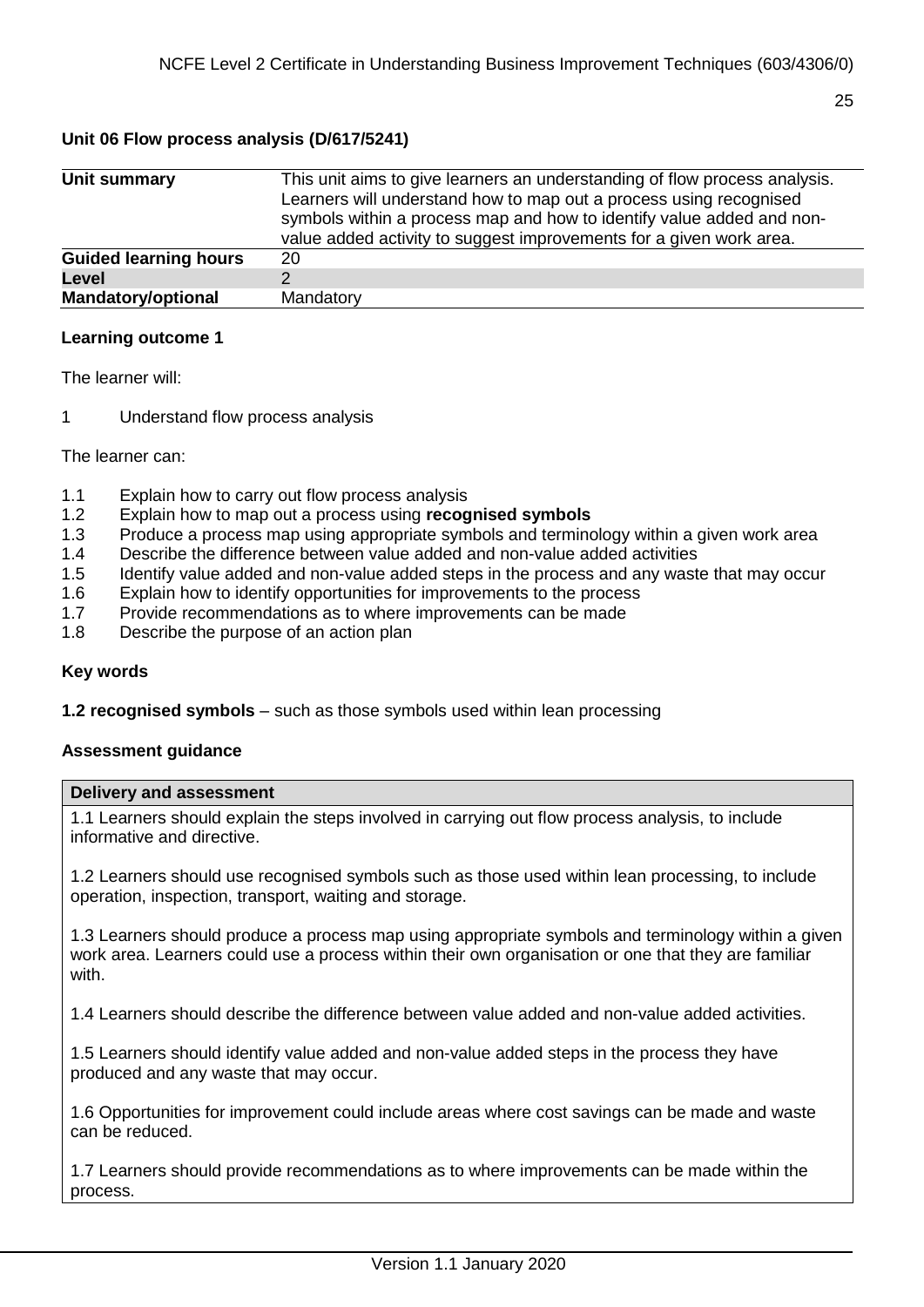#### **Delivery and assessment**

1.8 Learners should describe the purpose of an action plan (prioritises and evaluates improvement opportunities). Learners could refer to the use of a payback matrix in analysing cost benefit and cost risk to support any recommendations made.

The Explanation of terms (Section 3) explains how the terms used in the unit content are applied to this qualification.

#### **Types of evidence**

Evidence could include:

- learner written report
- written or oral question and answer
- **•** discussion
- assignment
- case study
- product evidence.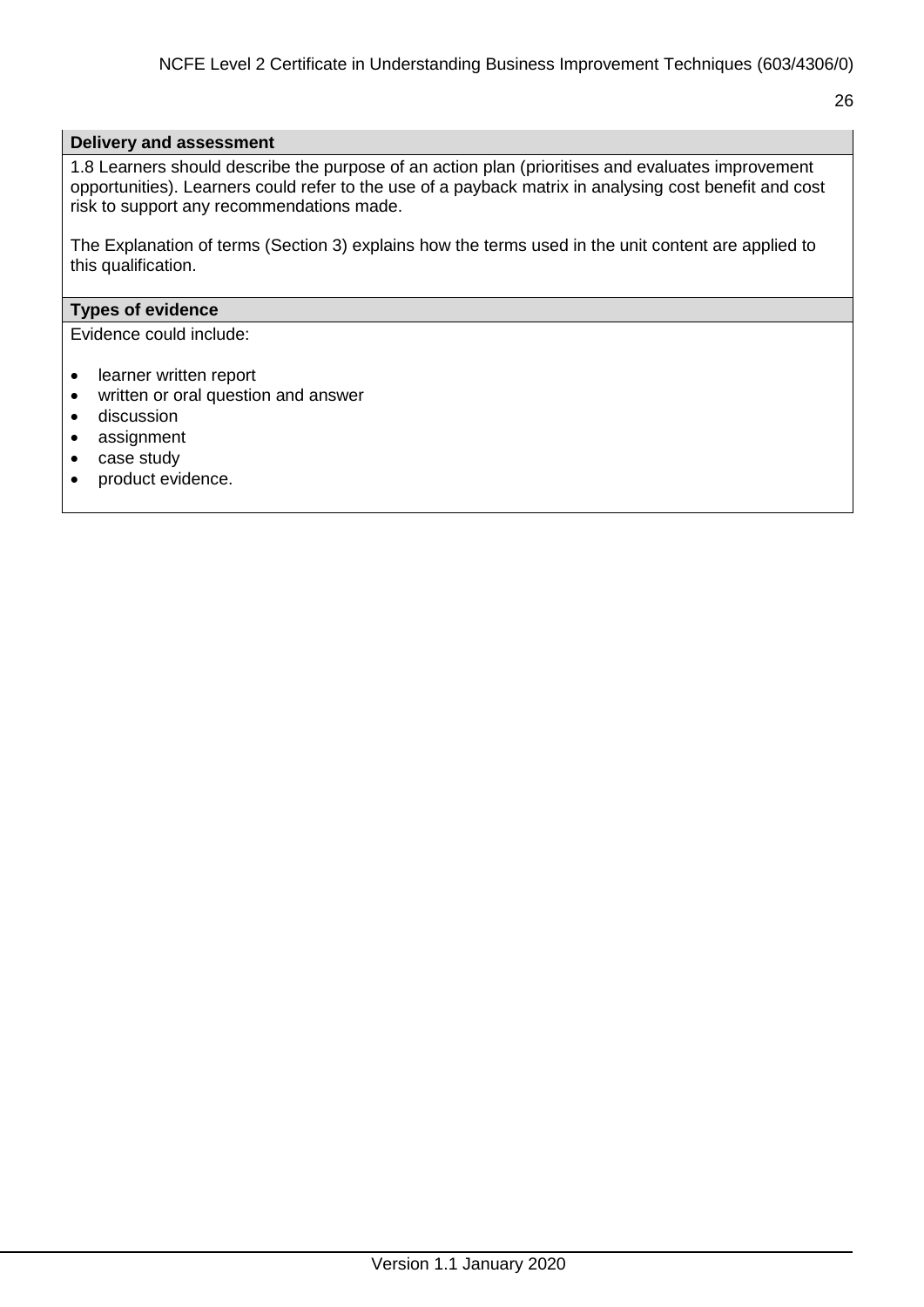# **Section 3**

# **Explanation of terms**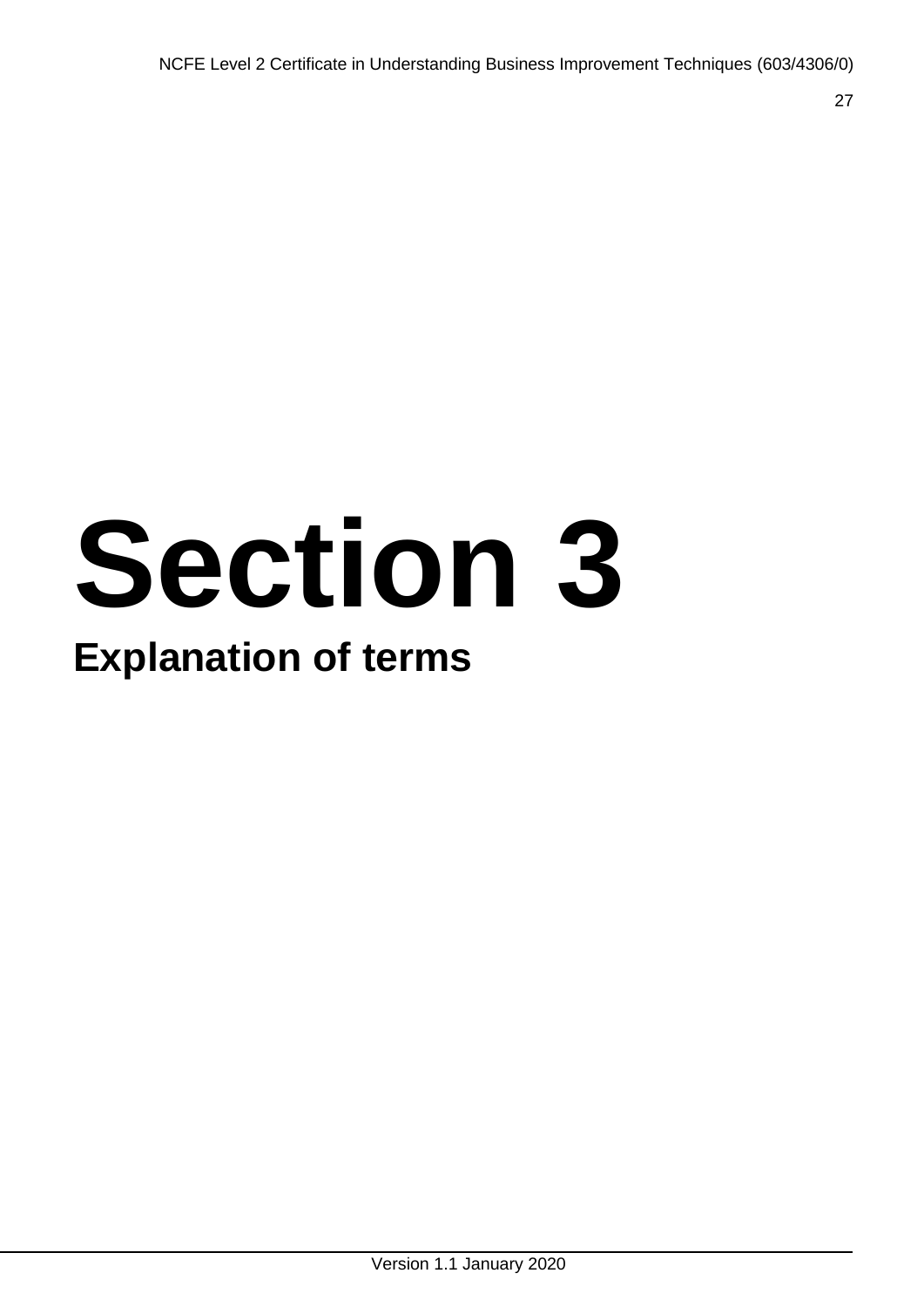#### <span id="page-27-0"></span>**Explanation of terms**

This table explains how the terms used at Level 2 in the unit content are applied to this qualification (not all verbs are used in this qualification).

| <b>Apply</b>                                     | Link existing knowledge to new or different situations.                                                                                                        |
|--------------------------------------------------|----------------------------------------------------------------------------------------------------------------------------------------------------------------|
| <b>Assess</b>                                    | Consider information in order to make decisions.                                                                                                               |
| <b>Classify</b>                                  | Organise according to specific criteria.                                                                                                                       |
| Compare                                          | Examine the subjects in detail looking at similarities and differences.                                                                                        |
| <b>Define</b>                                    | State the meaning of a word or phrase.                                                                                                                         |
| <b>Demonstrate</b>                               | Show an understanding of the subject or how to apply skills in a practical<br>situation.                                                                       |
| <b>Describe</b>                                  | Write about the subject giving detailed information.                                                                                                           |
| <b>Differentiate</b>                             | Give the differences between two or more things.                                                                                                               |
| <b>Discuss</b>                                   | Write an account giving more than one view or opinion.                                                                                                         |
| <b>Distinguish</b>                               | Show or recognise the difference between items/ideas/information.                                                                                              |
| <b>Estimate</b>                                  | Give an approximate decision or opinion using previous knowledge.                                                                                              |
| <b>Explain</b>                                   | Provide details about the subject with reasons showing how or why. Some<br>responses could include examples.                                                   |
| <b>Give (positive</b><br>and negative<br>points) | Provide information showing the advantages and disadvantages of the subject.                                                                                   |
| <b>Identify</b>                                  | List or name the main points (some description may also be necessary to gain<br>higher marks when using compensatory marking).                                 |
| <b>Illustrate</b>                                | Give clear information using written examples, pictures or diagrams.                                                                                           |
| List                                             | Make a list of key words, sentences or comments that focus on the subject.                                                                                     |
| <b>Perform</b>                                   | Do something (take an action/follow an instruction) which the question or task<br>asks or requires.                                                            |
| Plan                                             | Think about and organise information in a logical way. This could be presented as<br>written information, a diagram, an illustration or other suitable format. |
| <b>Provide</b>                                   | Give relevant information about a subject.                                                                                                                     |
| <b>Reflect</b>                                   | Learners should look back on their actions, experiences or learning and think<br>about how this could inform their future practice.                            |
| <b>Select</b>                                    | Choose for a specific purpose.                                                                                                                                 |
| <b>Show</b>                                      | Supply sufficient evidence to demonstrate knowledge and understanding.                                                                                         |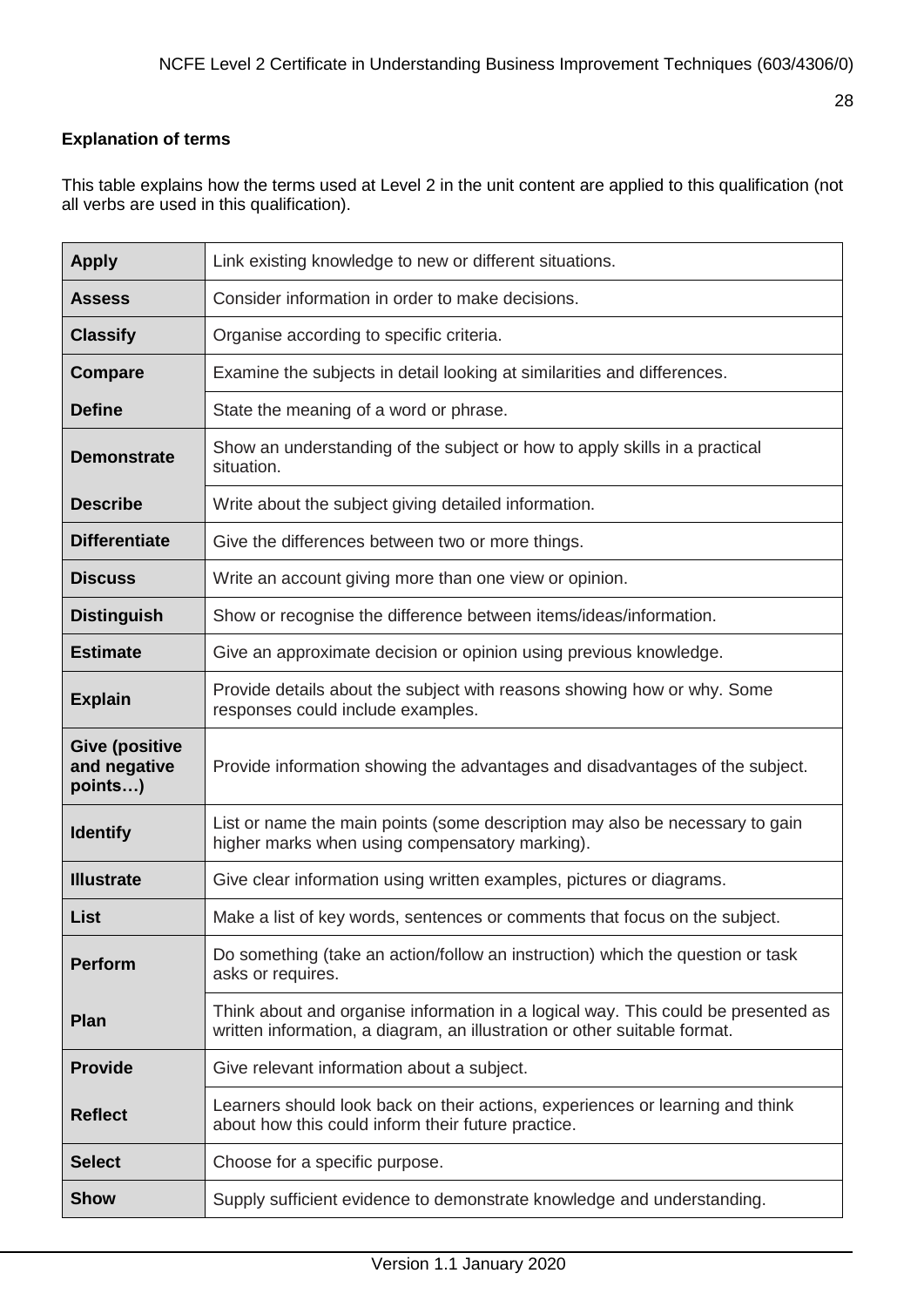| State | Give the main points clearly in sentences.                                                   |
|-------|----------------------------------------------------------------------------------------------|
| Use   | Take or apply an item, resource or piece of information as asked in the question<br>or task. |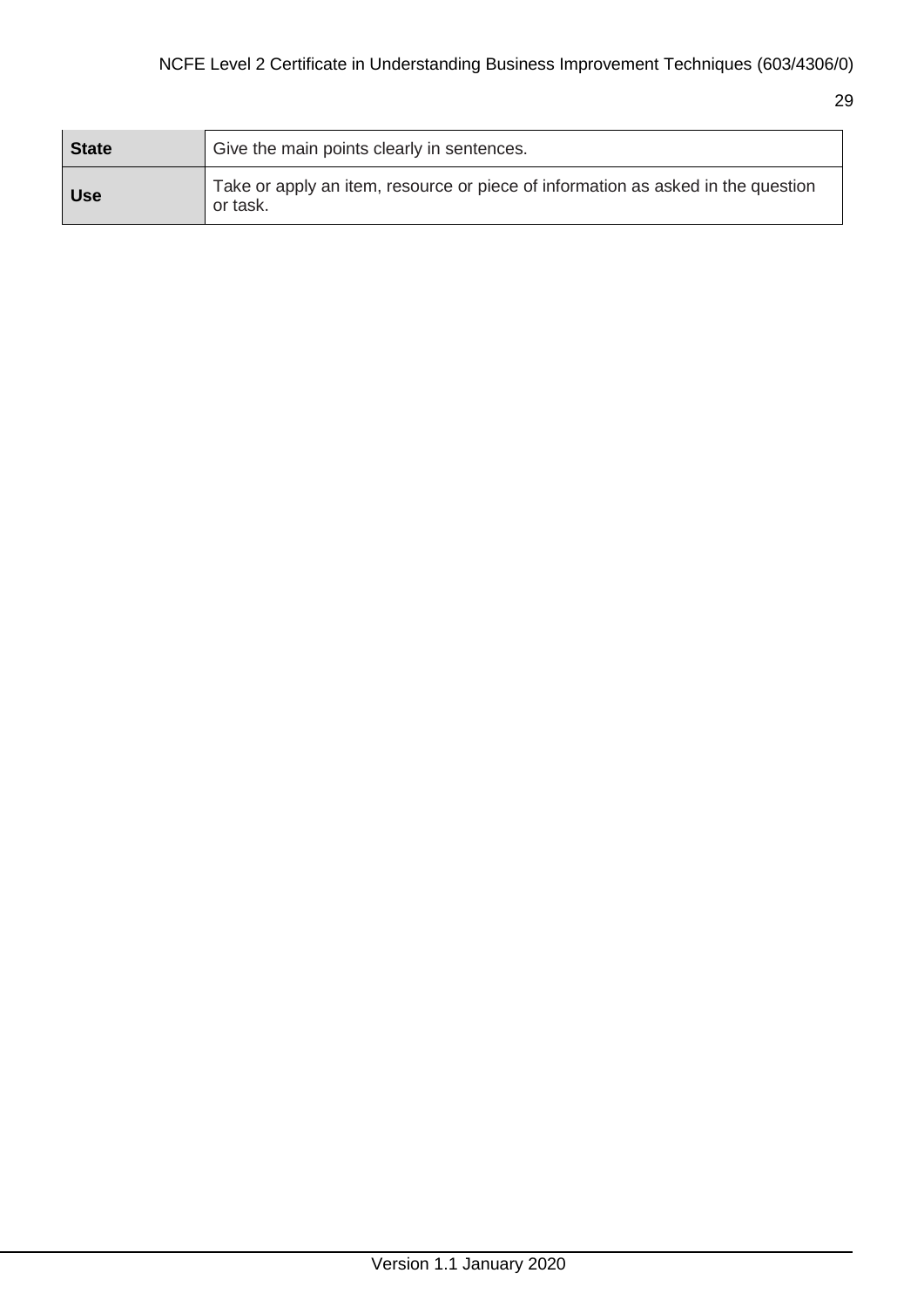# **Section 4 Additional information**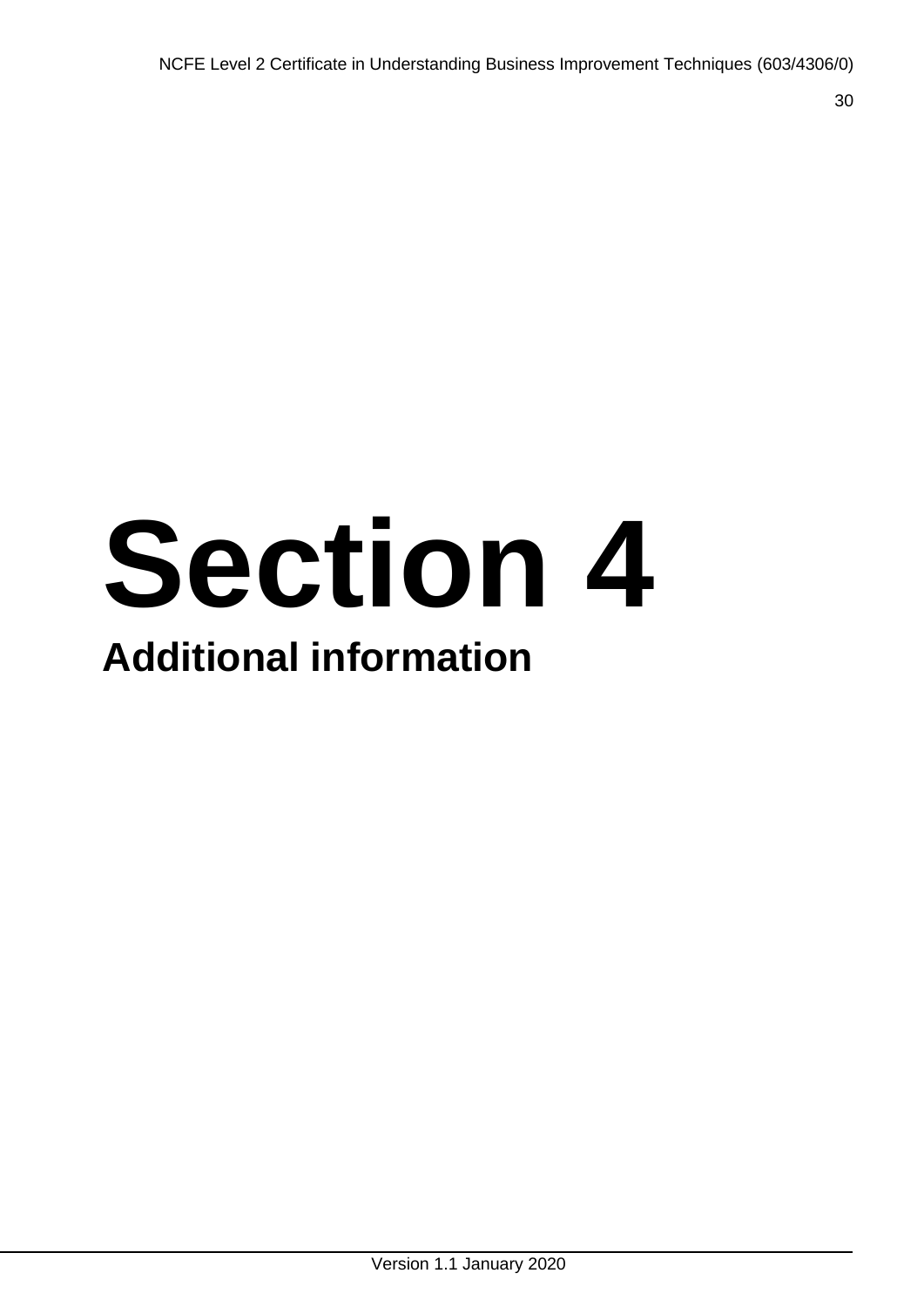#### <span id="page-30-0"></span>**Additional information**

#### <span id="page-30-1"></span>**Resource requirements**

There are no specific resource requirements for this qualification, but centres must ensure learners have access to suitable resources to enable them to cover all the appropriate learning outcomes.

#### <span id="page-30-2"></span>**Support for learners**

#### <span id="page-30-3"></span>**Learner's Evidence Tracking Log (LETL)**

The LETL covers the mandatory units in this qualification and it can help learners keep track of their work. This document can be downloaded free of charge from the Qualifications page on QualHub. You do not have to use the LETL – you can devise your own evidence tracking document instead.

#### <span id="page-30-4"></span>**Support for centres**

#### **Key Facts**

This document outlines the key information of this qualification for the centre, learner and employer.

#### **Useful websites**

Centres may find the following website helpful for information, materials and resources to assist with the delivery of this qualification:

[www.asme.org/about-asme/standards](https://www.asme.org/about-asme/standards)

#### <span id="page-30-5"></span>**Learning resources**

We offer a wide range of learning resources and materials to support the delivery of our qualifications. Please check the Qualifications page on QualHub for more information and to see what is available for this qualification.

#### <span id="page-30-6"></span>**Third-party products**

Products to support the delivery of this qualification are offered by the following third-party supplier:

Learning Curve Group.

For more information about these resources and how to access them, please visit QualHub.